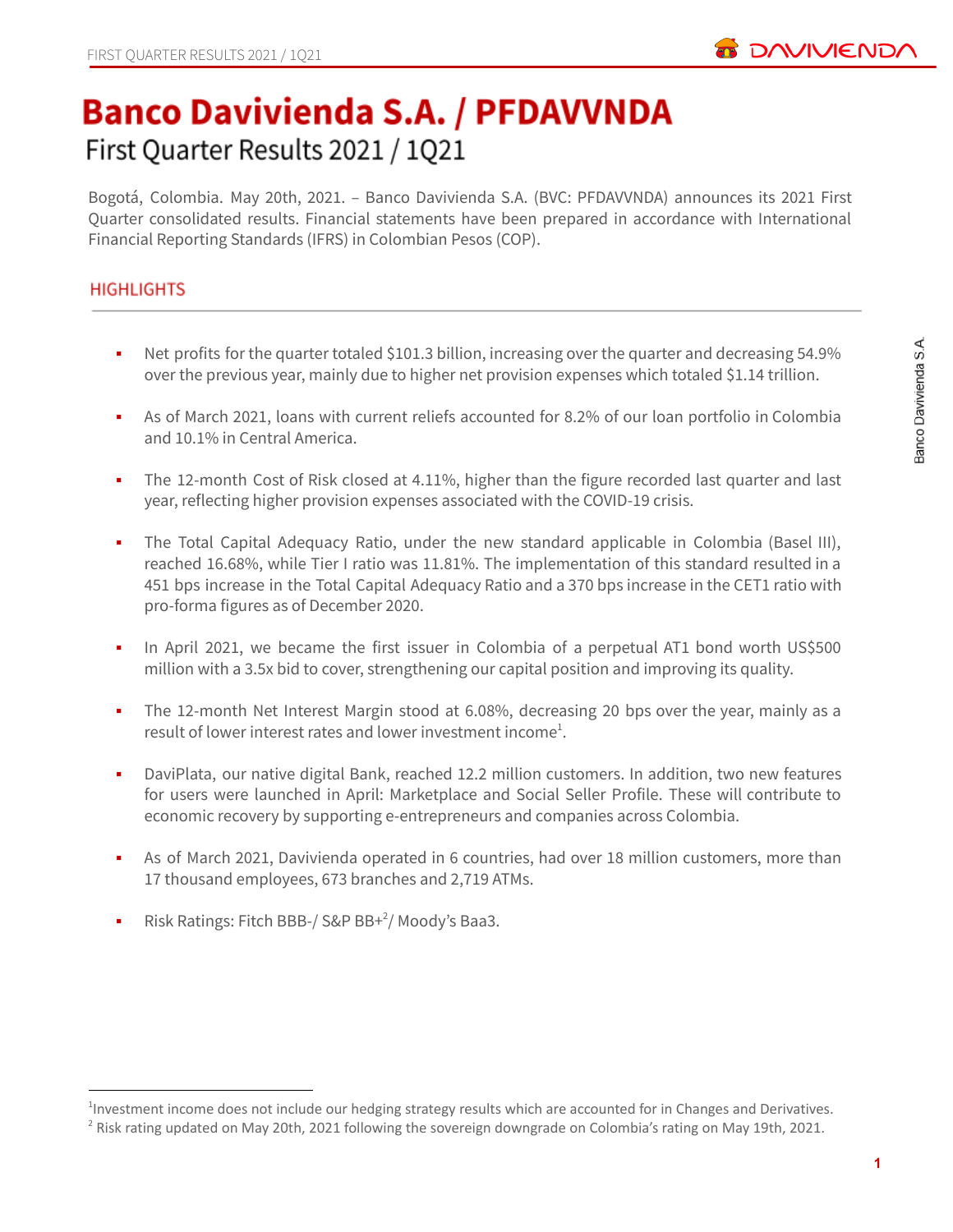# **ECONOMIC ENVIRONMENT COLOMBIA**

In 2021, the global economy started to rebound anticipating a year filled with more optimism. The development and mass production of vaccines against Covid-19, the sophistication of biosafety protocols adopted by businesses, and better-designed quarantines have allowed for less economic impact, despite the fact that the virus continues spreading.

Globally, inflation expectations increased in the United States, along with interest rate hikes on Treasury bonds. According to preliminary data for the major economies, the US economy grew by 0.4% in the first quarter of the year, the Euro Zone contracted by -1.8%, whereas China's economy grew by 18.3%.

Oil prices rebounded in the first quarter of the year from the prices recorded in the last quarter of 2020. As a matter of fact, Brent crude oil averaged USD 63.9 compared to the average USD 44.3 recorded in the previous quarter, which is explained both by higher demand for crude oil and by lower supply from OPEC countries.

The Colombian economy grew 1.1% year over year. This figure was -3.6% in 4Q20 and 0.6% in 1Q20. Economic sectors such as manufacturing, public health and administration, and agribusiness contributed positively to the final result.

Annual inflation closed the first quarter of 2021 at 1.51%, a new historic low for inflation in Colombia. This decline is mainly owed to food inflation, which decreased from a 4.81% annual variation in December to 3.92% at the end of March. Non-food inflation, on the other hand, remained stable.

Regarding fiscal matters, the deficit of the Central National Government (CNG) reached 7.8% of GDP during the first quarter of the year. This was achieved as a result of lower spending associated with the sanitary emergency and higher-than-expected tax revenues. The authorities announced a new target for the CNG deficit of 8.6% of GDP for 2021. This goal foresees an increase in spending aimed at economic reactivation, stimulating investment, and other items related to the health crisis (such as vaccines). Gross tax revenues totaled \$40.9 trillion, decreasing by 3.0% compared to the same period of 2020.

Although the COP/USD exchange rate averaged \$3,552.8 in the first quarter of the year, lower than in the previous quarter (\$3,683.3), its trend was generally upward, going from \$3,432 at the beginning of the year to \$3,736.9 on March 31. The main factors driving the upward trend of the exchange rate are the lower inflow of portfolio flows to emerging countries, such as Colombia, due to increased U.S. Treasury yields and uncertainty about the country's fiscal position.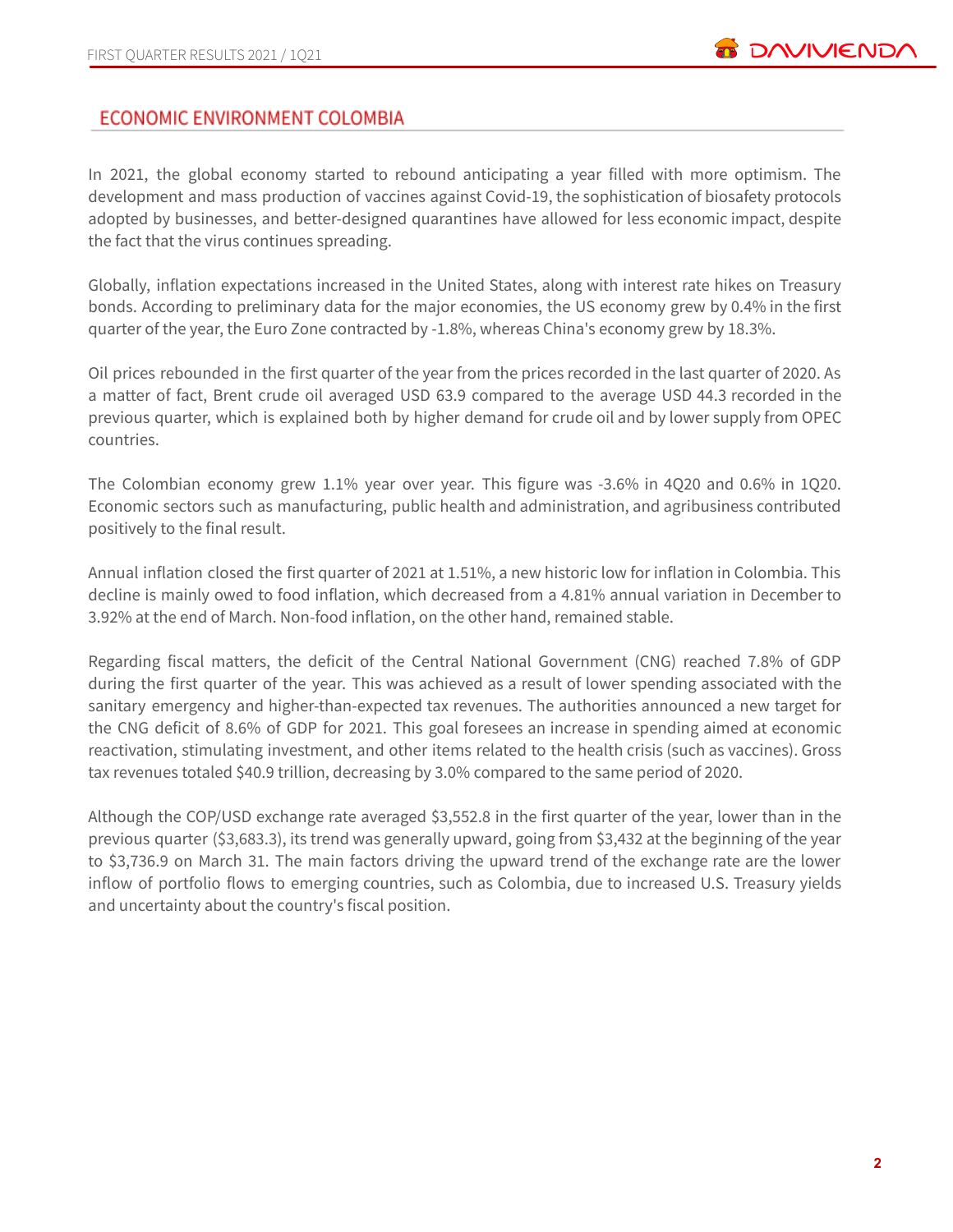# ECONOMIC ENVIRONMENT CENTRAL AMERICA

The economic activity in the region continued recovering in the last quarter of 2020, following the significant impact from mobility restriction measures imposed to contain the spread of Covid-19 in the second quarter of 2020. Overall, the annual balance was negative, with GDP falling by 4.1% in Costa Rica, 7.9% in El Salvador, 9.0% in Honduras, and 18.0% in Panama.

The economy continued to recover throughout the region in the first two months of 2021, but at a slow pace, as mobility restrictions were re-established in January in the majority of countries. In El Salvador, these restrictions were lifted in August 2020 and no similar measures have been implemented since then to contain the spread of the disease in this country.

Economic activity indicators for January and February showed an average annual variation of -4.73% in Costa Rica, -1.89% in El Salvador, -4.69% in Honduras, and -12.18% in Panama.

Annual growth of inflation in the first quarter averaged 0.62% in Costa Rica, 1.05% in El Salvador, 4.0% in Honduras, and -0.57% in Panama. In Costa Rica, inflation in the first quarter remained below the Central Bank's target range (2% to 4%). In Honduras, inflation remained in the mid-range of the Central Bank's target (3% to 5%).

Low and stable inflation in Costa Rica and Honduras enabled monetary policy rates to remain at record lows. In Costa Rica's case, interest rates were cut in 2020 leading the reference rate to 0.75%, a figure that remained unchanged in the first quarter of the year. In Honduras, the monetary policy rate remained at 3% during the first three months of the year.

Panama was downgraded by Moody's to Baa2 and by Fitch to BBB- in the first quarter of the year. The risk rating agencies stated that the downgrades are due to the rapid deterioration of the fiscal outlook, along with the contraction recorded in 2020.

On the other hand, El Salvador's rating outlook was adjusted from stable to negative and removed from the category of possible short-term downgrade by Moody's.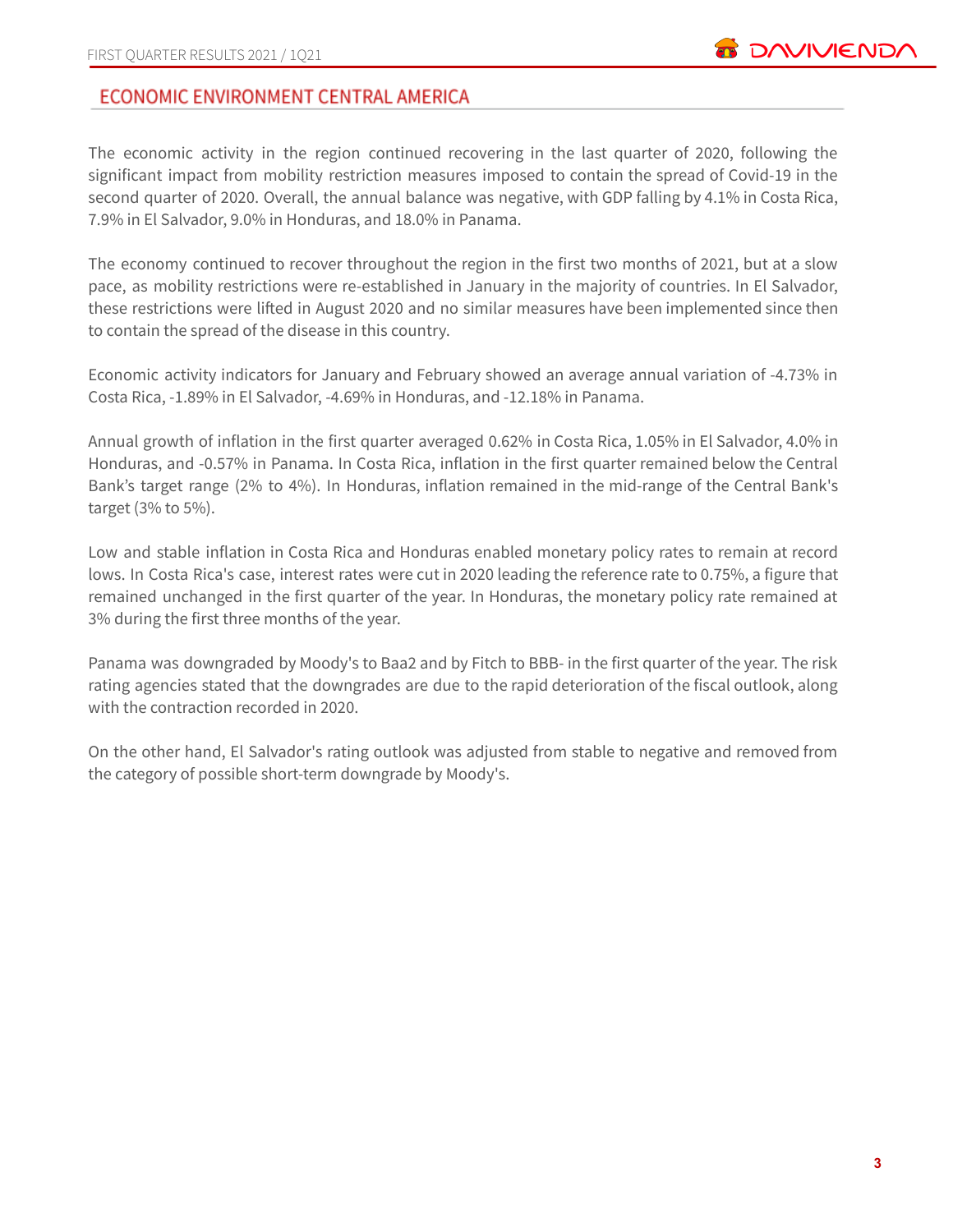# **MAIN CONSOLIDATED FIGURES:**

# **Statement of Financial Condition**

| (COP billion)                       |                |                |                |         | % Chg.  |
|-------------------------------------|----------------|----------------|----------------|---------|---------|
| <b>Assets</b>                       | <b>Mar. 20</b> | <b>Dec. 20</b> | <b>Mar. 21</b> | Q/Q     | Y/Y     |
| Cash and Interbank Funds            | 12,661         | 11,956         | 10,054         | $-15.9$ | $-20.6$ |
| Investments                         | 14,070         | 16,115         | 16,378         | 1.6     | 16.4    |
| Gross Loan Portfolio                | 109,422        | 106,675        | 108,172        | 1.4     | $-1.1$  |
| Loan Loss Reserves                  | $-4,617$       | $-6,395$       | $-6,007$       | $-6.1$  | 30.1    |
| Property, Plant and Equipment       | 1,807          | 1,677          | 1,682          | 0.3     | $-6.9$  |
| <b>Other Assets</b>                 | 6,283          | 6,385          | 5,734          | $-10.2$ | $-8.7$  |
| <b>Total Assets</b>                 | 139,625        | 136,413        | 136,014        | $-0.3$  | $-2.6$  |
| <b>Liabilities</b>                  |                |                |                |         |         |
| Repos and Interbank Liabilities     | 469            | 1,936          | 2,455          | 26.8    | 100.0   |
| <b>Demand Deposits</b>              | 49,416         | 53,500         | 55,182         | 3.1     | 11.7    |
| <b>Term Deposits</b>                | 37,383         | 33,739         | 33,706         | $-0.1$  | $-9.8$  |
| <b>Bonds</b>                        | 13.377         | 12.535         | 13,320         | 6.3     | $-0.4$  |
| Credits                             | 19.098         | 14.419         | 12.645         | $-12.3$ | $-33.8$ |
| <b>Other Liabilities</b>            | 6,976          | 7,564          | 5,724          | $-24.3$ | $-18.0$ |
| <b>Total Liabilities</b>            | 126,720        | 123,693        | 123,032        | $-0.5$  | $-2.9$  |
| <b>Equity</b>                       |                |                |                |         |         |
| Non-controlling Interest            | 146            | 117            | 135            | 16.0    | $-7.1$  |
| Equity                              | 12,760         | 12,603         | 12,847         | 1.9     | 0.7     |
| <b>Total Equity</b>                 | 12,905         | 12,720         | 12,982         | 2.1     | 0.6     |
| <b>Total Liabilities and Equity</b> | 139,625        | 136,413        | 136,014        | $-0.3$  | $-2.6$  |

| <b>Income Statement</b>         |             | <b>Quarterly Figures</b> | % Chg.      |         |                  |
|---------------------------------|-------------|--------------------------|-------------|---------|------------------|
| (COP billion)                   | <b>1Q20</b> | 4Q20                     | <b>1Q21</b> | Q/Q     | Y/Y              |
| Interest Income                 | 2,815       | 2,765                    | 2,437       | $-11.9$ | $-13.4$          |
| Loans                           | 2,695       | 2,536                    | 2,447       | $-3.5$  | $-9.2$           |
| Investments                     | 90          | 213                      | $-22$       |         | $-100.0 - 100.0$ |
| Other Income                    | 31          | 16                       | 13          | $-23.1$ | $-58.8$          |
| <b>Financial Expenses</b>       | 1,063       | 815                      | 730         | $-10.5$ | $-31.3$          |
| <b>Gross Financial Margin</b>   | 1,752       | 1,950                    | 1,707       | $-12.5$ | $-2.6$           |
| <b>Net Provision Expenses</b>   | 885         | 1,183                    | 1,136       | $-4.0$  | 28.3             |
| <b>Net Interest Margin</b>      | 867         | 767                      | 571         | $-25.5$ | $-34.1$          |
| Operating Income                | 314         | 366                      | 367         | 0.4     | 17.1             |
| <b>Operating Expenses</b>       | 981         | 1,092                    | 1,009       | $-7.6$  | 2.9              |
| <b>Exchange and Derivatives</b> | 132         | $-53$                    | 212         | 100.0   | 60.3             |
| Other Income and Expenses,      | $-17$       | $-24$                    | -8          | 65.8    | 51.6             |
| net                             |             |                          |             |         |                  |
| Income Before Taxes             | 316         | $-36$                    | 134         | 100.0   | $-57.7$          |
| Income Tax                      | 91          | $-50$                    | 32          | 100.0   | $-64.6$          |
| <b>Net Profit</b>               | 225         | 14                       | 101         | 100.0   | $-54.9$          |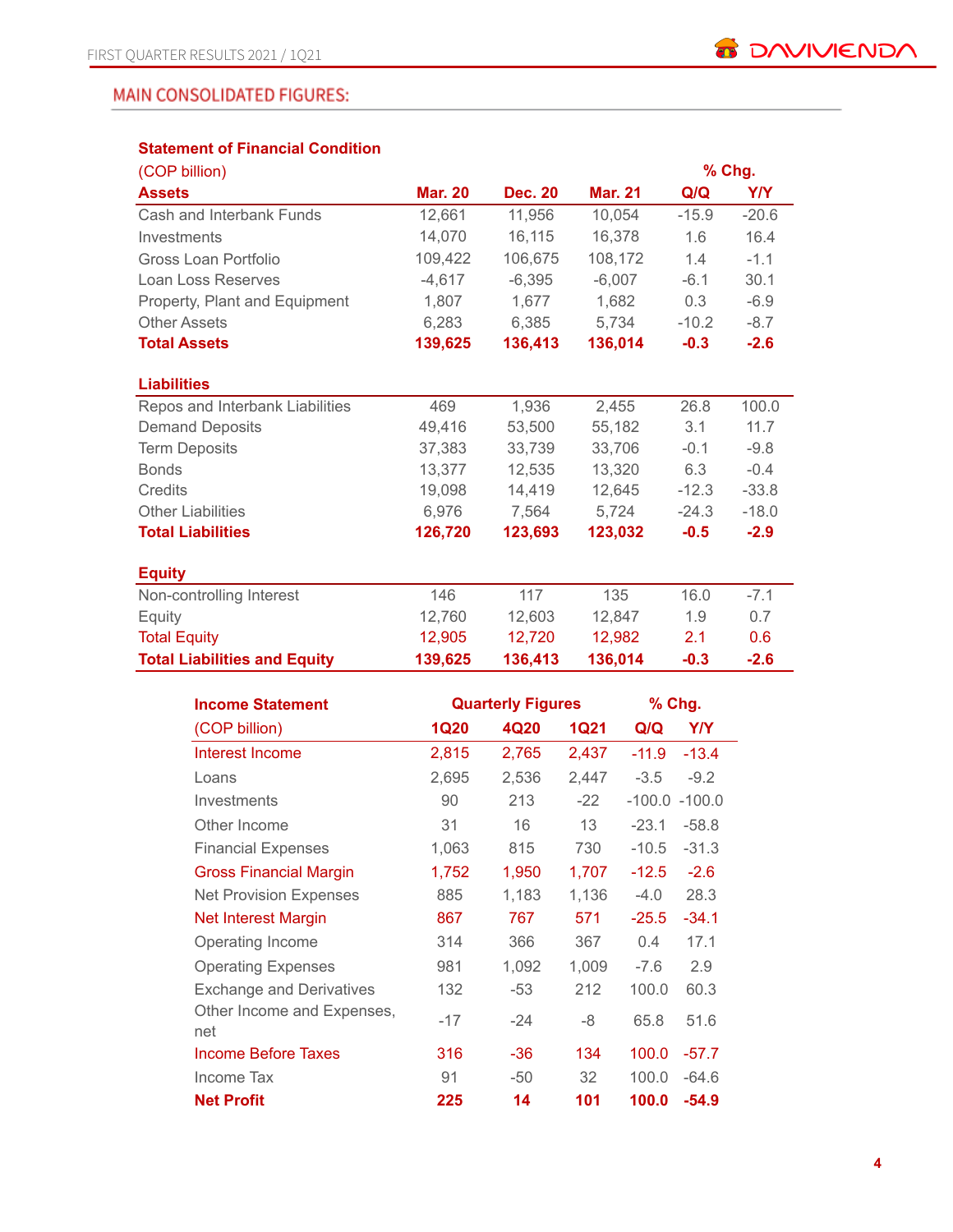# **MAIN RATIOS**

|                  |             |       |             |       | <b>Bps. Chg</b> |
|------------------|-------------|-------|-------------|-------|-----------------|
| <b>12 Months</b> | <b>1Q20</b> | 4Q20  | <b>1Q21</b> | Q/Q   | Y/Y             |
| <b>NIM</b>       | 6.28%       | 6.29% | 6.08%       | $-21$ | $-20$           |
| Cost of Risk     | 2.50%       | 3.94% | $4.11\%$    | 18    | 161             |
| Cost-to-Income   | 46.5%       | 47.1% | 46.9%       | $-19$ | 34              |
| <b>ROAE</b>      | 10.7%       | 3.2%  | $2.2\%$     | $-97$ | $-854$          |
| <b>ROAA</b>      | 1.08%       | 0.30% | 0.20%       | -9    | -87             |
|                  |             |       |             |       |                 |

|                           |             |          |         |        | <b>Bps. Chg</b> |
|---------------------------|-------------|----------|---------|--------|-----------------|
| <b>Annualized Quarter</b> | <b>1Q20</b> | 4Q20     | 1Q21    | Q/Q    | Y/Y             |
| <b>NIM</b>                | 6.11%       | 6.31%    | 5.58%   | $-73$  | $-53$           |
| Cost of Risk              | 3.24%       | $4.44\%$ | 4.20%   | $-24$  | 96              |
| Cost-to-Income            | 45.1%       | 48.8%    | 44.5%   | $-430$ | 65              |
| <b>ROAE</b>               | $7.0\%$     | $0.4\%$  | $3.2\%$ | 272    | $-388$          |
| <b>ROAA</b>               | 0.69%       | $0.04\%$ | 0.30%   | 26     | $-39$           |

# **COVID-19 RESPONSE**

In line with the comprehensive strategy to support our clients implemented since March 2020, a percentage of our portfolio remains under relief measures across the different countries where we operate.

In Colombia, where we continue to implement the Debtors Support Program (PAD), the percentage of the portfolio benefiting from reliefs is 8.2%. This figure represents a 1 pp increase from the previous quarter, when 7% of the portfolio was under some type of relief. In Colombia, out of the 8.2% of the relieved portfolio, 73% belong to the consumer segment, 21% to the commercial segment, and 6% to the mortgage segment. Regarding payment behavior, out of this 8.2%, 89% are up to date, 8% are between 30 and 90 days past due and the remaining 3% are more than 90 days past due.

In Central America, 10.1% of the portfolio benefits from some type of relief, marking a 2 pps decrease from the previous quarter. The largest share of the portfolio benefiting from reliefs stems from the commercial segment (68%), followed by the consumer segment (21%) and finally the mortgage segment (12%). 94% of the relieved portfolio is up to date on payments, while 5% is between 30 and 90 days past due, and an additional 1% is more than 90 days past due.

# **DIGITAL TRANSFORMATION**

Our digital native Bank, Daviplata, reached 12.2 million customers at the end of the first quarter of 2021. We are pleased to announce that we rolled out two new features on the platform to serve our customers and to support the economic recovery of the country.

First, Social Seller Profile, which was designed for e-entrepreneurs seeking to promote their business operation and manage their finances directly from their mobile phone. This feature allows customers to list their products in catalogs, share them on social media, and receive payments online, free of charge. Secondly, the Marketplace, a virtual store that connects around 8.9 million Colombians using the App with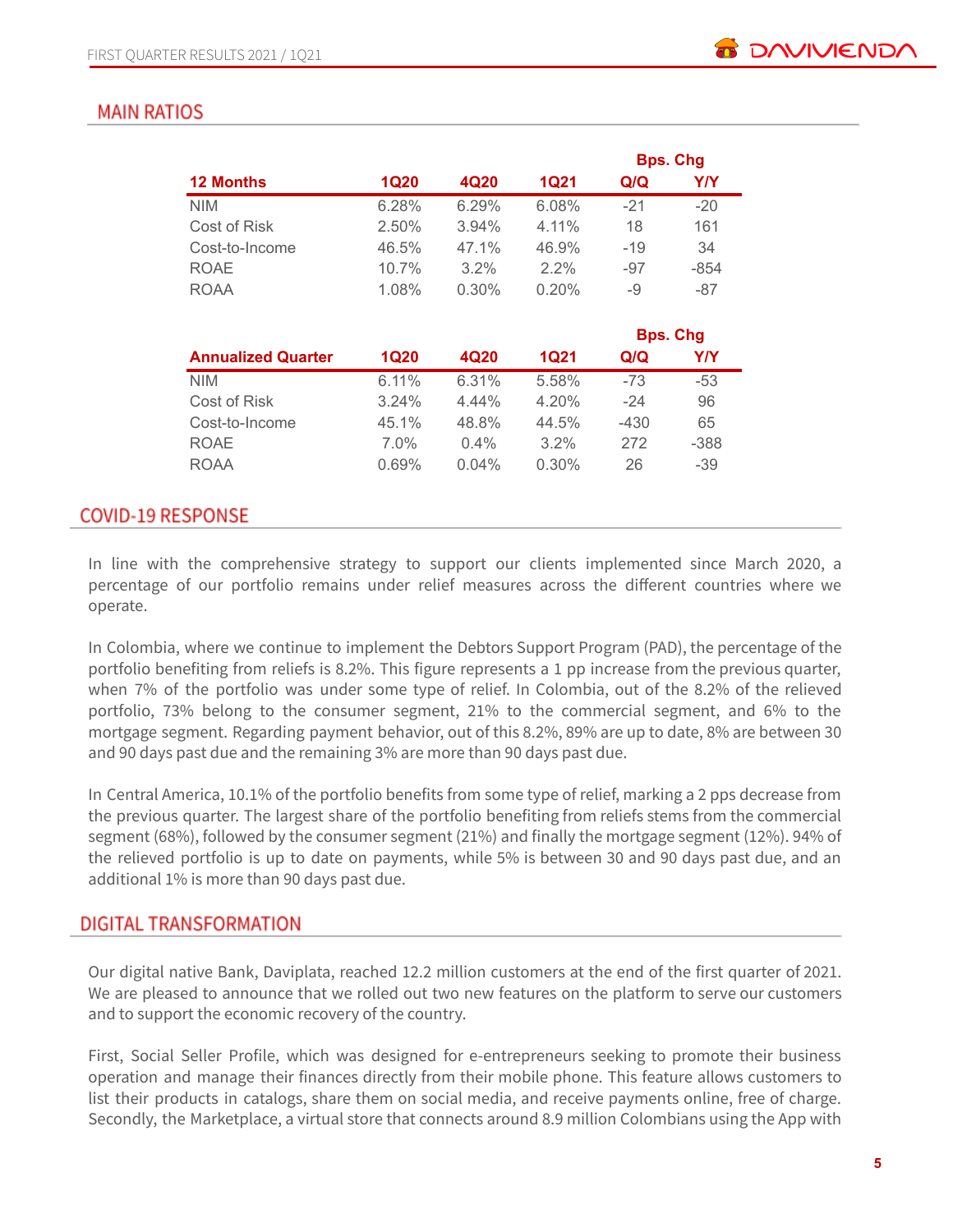partner businesses, who may now rely on a new channel to boost their sales. These two new features complement the DaviPlata ecosystem, where an increasing array of products and services are becoming available to our customers.

As for the Bank's digital transformation process, 85% of consolidated customers are considered digital as of 1Q21. In the Colombian operation, this figure was 88%, whereas in other countries, such as Costa Rica and Panama, it was 90% and 77%, respectively.

In Colombia, the outstanding amount of digital loan products<sup>3</sup> approximately doubled over the previous year, reaching \$4.1 trillion. On the other hand, digital deposits<sup>4</sup> closed with a \$2.2 trillion balance, increasing by 64.4% over the year. Finally, digital investment products<sup>5</sup> reached an outstanding amount of \$0.6 trillion, which is almost three times higher than the figure recorded in 1Q20.

Regarding sales, 52% of product placements have been made through digital channels in the first quarter of the year. This figure is 13 pps higher than the figure recorded last year. In terms of transactions, 52% of monetary transactions were conducted through digital channels, compared to 38% last year. Accordingly, and in light of the Covid-19 pandemic, transactions through traditional channels dropped from 18% in 1Q20 to 15% in 1Q21.

# STATEMENT OF FINANCIAL CONDITION

#### Assets

|                               |          | <b>Consolidated</b><br>(COP Billion) |                         |          |            |          |          | <b>Colombia</b><br>(COP Billion) |         |          | <b>International</b><br>(USD Million) |  |
|-------------------------------|----------|--------------------------------------|-------------------------|----------|------------|----------|----------|----------------------------------|---------|----------|---------------------------------------|--|
|                               |          |                                      |                         | $%$ Chq. |            |          | $%$ Chg. |                                  |         | $%$ Chg. |                                       |  |
| <b>Assets</b>                 |          | Mar. 20 Dec. 20 Mar. 21              |                         | Q/Q      | <b>Y/Y</b> | Mar. 21  | Q/Q      | Y/Y                              | Mar. 21 | Q/Q      | Y/Y                                   |  |
| Cash and Interbank Funds      | 12.661   | 11.956                               | 10.054                  | $-15.9$  | $-20.6$    | 4.527    | $-32.3$  | $-17.5$                          | 1.503   |          | $-2.2 -15.1$                          |  |
| Investments                   | 14.070   | 16.115                               | 16.378                  | 1.6      | 16.4       | 12.028   | 0.9      | 16.1                             | 1.497   | $-4.0$   | 20.7                                  |  |
| Gross Loans Portfolio         |          | 109,422 106,675 108,172              |                         | 1.4      | $-1.1$     | 85.747   | $-0.3$   | 1.1                              | 6.096   | 1.1      | 0.5                                   |  |
| Loan Loss Reserves            | $-4.617$ | $-6.395$                             | $-6.007$                | $-6.1$   | 30.1       | $-5.185$ | $-8.3$   | 30.6                             | $-224$  | 3.8      | 39.8                                  |  |
| Property, Plant and Equipment | 1,807    | 1.677                                | 1.682                   | 0.3      | $-6.9$     | 1.190    | $-2.2$   | $-5.0$                           | 134     | $-0.3$   | $-2.2$                                |  |
| <b>Other Assets</b>           | 6.283    | 6.385                                | 5.734                   | $-10.2$  | $-8.7$     | 4.381    |          | $-14.3 - 10.2$                   | 238     | 2.4      | 4.1                                   |  |
| <b>Total Assets</b>           |          |                                      | 139.625 136.413 136.014 | $-0.3$   | $-2.6$     | 102.688  | $-2.4$   | $-0.1$                           | 9.244   | $-0.4$   | $-0.4$                                |  |

#### Q/Q Performance:

Assets totaled \$136.0 trillion COP, decreasing 0.3% in the quarter. Excluding the effect of the 7.2% depreciation of the Colombian peso over the quarter, assets decreased 1.8%.

Cash and interbank funds totaled \$10.0 trillion, decreasing by 15.9% from the previous quarter. This behavior is mainly attributable to a decrease in interbank operations in Colombia due to lower

<sup>3</sup>Digital Loans include: Mobile Credit, Mobile Balance Transfer, Mobile Credit Card, Mobile Payroll Loans, Advanced Payroll, Mobile Payroll Balance Transfer, Nanocredit.

<sup>4</sup>Digital Deposits include: Mobile Savings Account, Mobile Payroll Account, Term Deposits, and DaviPlata.

<sup>5</sup>Digital Investments includes: Dafuturo, Superior, and DaviPlata.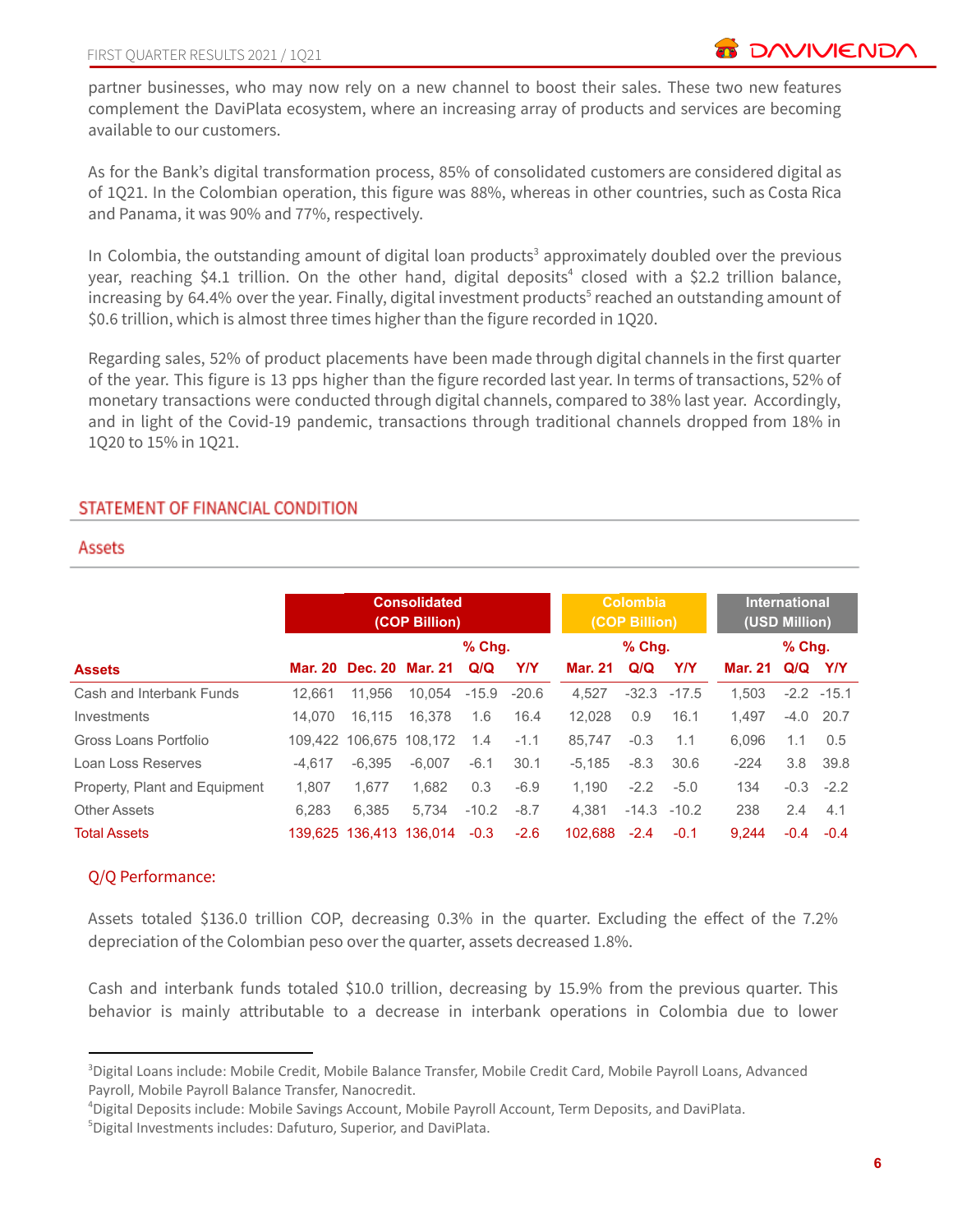counterparty operations. The investment portfolio reached a \$16.4 trillion balance, growing 1.6% over the quarter.

Gross loans amounted to \$108.2 trillion, growing 1.4% over the previous quarter, mainly due to a \$1.2 trillion increase in the mortgage portfolio. Loan loss reserves decreased by 6.1% compared to the previous quarter, closing at \$6.0 trillion. Therefore, loan loss reserves as a percentage of gross loans fell by 40 bps over the quarter to 5.6%. Write-offs totaled \$1.7 trillion in the quarter, mainly stemming from the consumer portfolio.

Finally, other assets contracted 10.2%, due to the acceptances and derivatives account which reflects the trading portfolio movements.

# Y/Y Performance:

Total assets decreased 2.6% over the year. Excluding the effect of the 9.3% appreciation of the Colombian peso during the year, assets decreased 0.2%.

Cash and interbank funds decreased 20.6%, mainly due to reduced cash in Colombia and Central America, in addition to the exchange rate effect in the international operation. The investment portfolio expanded by 16.4% because of investments in government securities in Colombia and El Salvador. Besides this, the mandatory investments known as "Títulos de Solidaridad" in Colombia with proceeds from the reduction of the legal reserve requirement during the second quarter of 2020 also explain the change year over year.

Gross loans decreased 1.1% explained by the commercial portfolio. This segment contracts compared to the first quarter of 2020, as in this period significant funds were disbursed in the corporate segment. At the consolidated level, provisions increased 30.1%.

Finally, other assets decreased by 8.7% as a result of the lower balance of acceptances and derivatives due to changes in the volume of instruments in Colombia and fluctuations in interest rates.

|                    |         | <b>Consolidated</b><br>(COP Billion) |         |             |            | <b>Colombia</b><br>(COP Billion) |        |          | <b>International</b><br>(USD Million) |     |          |
|--------------------|---------|--------------------------------------|---------|-------------|------------|----------------------------------|--------|----------|---------------------------------------|-----|----------|
|                    |         |                                      |         |             | $%$ Chg.   |                                  |        | $%$ Chg. |                                       |     | $%$ Chg. |
| <b>Gross Loans</b> | Mar. 20 | <b>Dec. 20</b>                       | Mar. 21 | Q/Q         | <b>Y/Y</b> | <b>Mar. 21</b>                   | Q/Q    | Y/Y      | <b>Mar. 21</b>                        | Q/Q | YIY      |
| Commercial         | 53.411  | 49.740                               | 50.576  | 1.7         | $-5.3$     | 39,019                           | $-0.1$ | $-2.5$   | 3.142                                 | 1.1 | $-5.0$   |
| Consumer           | 31.167  | 31.033                               | 30.525  | $-1.6 -2.1$ |            | 24.674                           | $-3.7$ | $-2.3$   | 1.591                                 | 0.9 | 8.9      |
| Mortgage           | 24.845  | 25,902                               | 27,071  | $4.5$ $9.0$ |            | 22.054                           | 3.7    | 12.6     | 1.364                                 | 1.1 | 5.0      |
| Total              |         | 109,422 106,675 108,172 1.4 -1.1     |         |             |            | 85.747                           | $-0.3$ | 1.1      | 6.096                                 | 1.1 | 0.5      |

# **Gross Loans**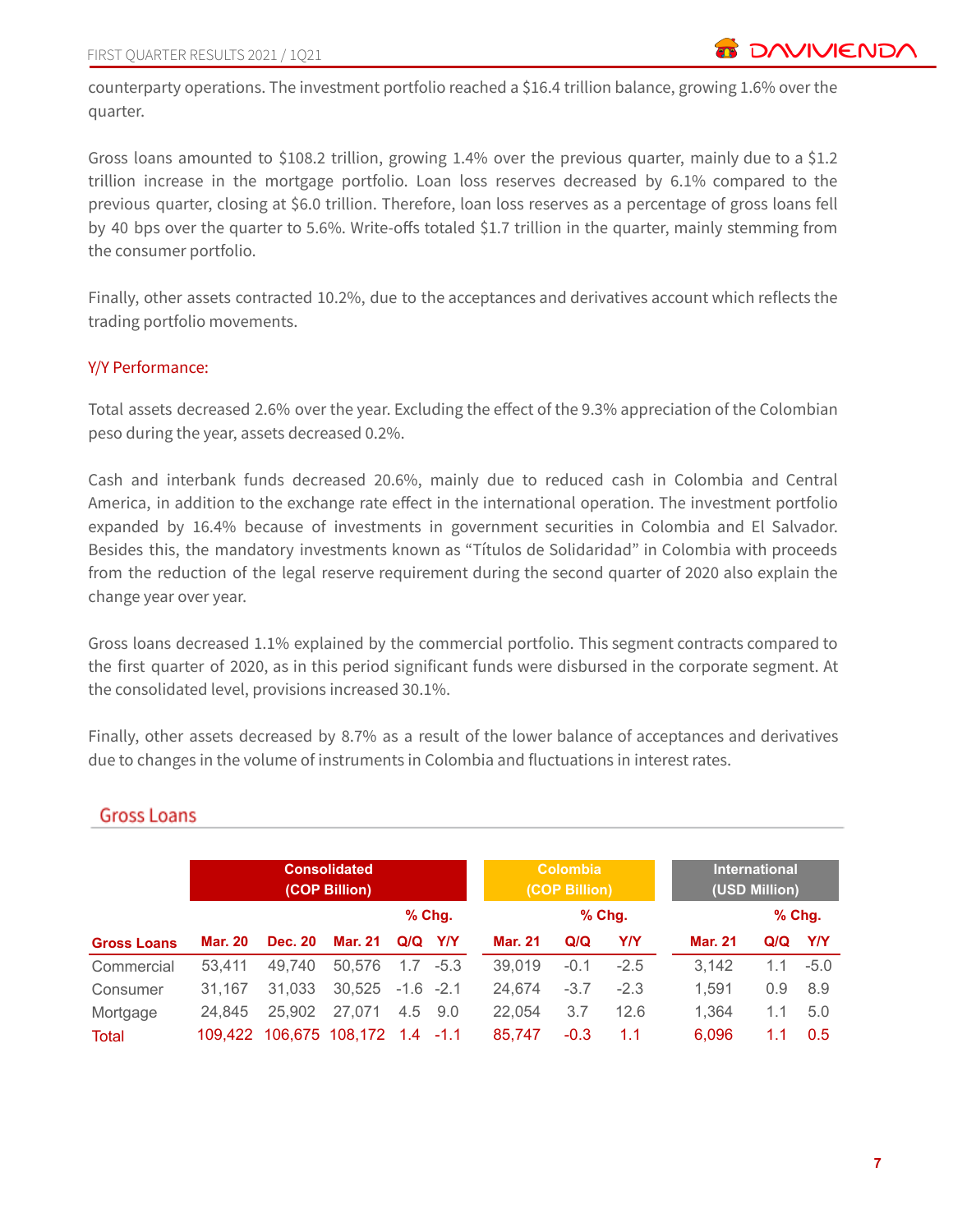# Q/Q Performance:

Gross loans closed at \$108.2 trillion, growing by 1.4% in relation to the previous quarter. Excluding the 7.2% depreciation of the Colombian peso during the quarter, gross loans remained stable.

The consolidated commercial portfolio expanded by 1.7%, mainly due to higher dynamism in portfolio disbursements in the business and corporate segments.

The consumer portfolio experienced a 1.6% balance reduction, driven by lower disbursements as well to write-offs amounting to \$1.6 trillion in this portfolio. This result is explained by the impairment of loans after the suspension of relief measures and after a year of historically low levels of write-offs. Conversely, certain credit lines, such as unsecured personal loans and vehicle loans, performed positively, growing by 1.4% and 0.8%, respectively.

The consolidated mortgage portfolio increased by 4.5% driven by the residential housing and leasing for housing segments.

In international subsidiaries, gross loans totaled US\$6.1 billion, growing by 1.1% over the quarter, mainly due to higher balances in the commercial portfolios in Costa Rica and El Salvador, followed by the mortgage and consumer portfolios.

# Y/Y Performance:

Consolidated gross loans decreased by 1.1% over the past year due to a reduction in the commercial portfolio impacted by a base effect related to high growth dynamics recorded during the beginning of 2020. Excluding the effect of the 9.3% appreciation of the Colombian peso over the year, gross loans grew by 1.0%.

The commercial portfolio recorded a 5.3% decrease compared to the first quarter of 2020, in which significant disbursements were made to corporate clients in the energy, telecommunications and mass consumption sectors.

The consumer portfolio contracted by 2.1%, because of lower disbursement dynamics and higher volumes of write-offs in the first quarter of the year, as previously mentioned.

The mortgage portfolio grew by 9.0%, driven by the increased growth in the leasing for housing segment, especially in Colombia where it grew 11.4%, in line with the sector's performance during the recent months. Likewise, growth was also fueled by the residential and social housing segments, which grew by 20.3% and 10.6%, respectively, in Colombia.

In international subsidiaries, gross loans denominated in USD remained relatively flat. In retail banking, the consumer and mortgage portfolios grew by 8.9% and 5.0%, respectively. These results offset the 5.0% decrease in the commercial portfolio, driven by the contraction in Panama.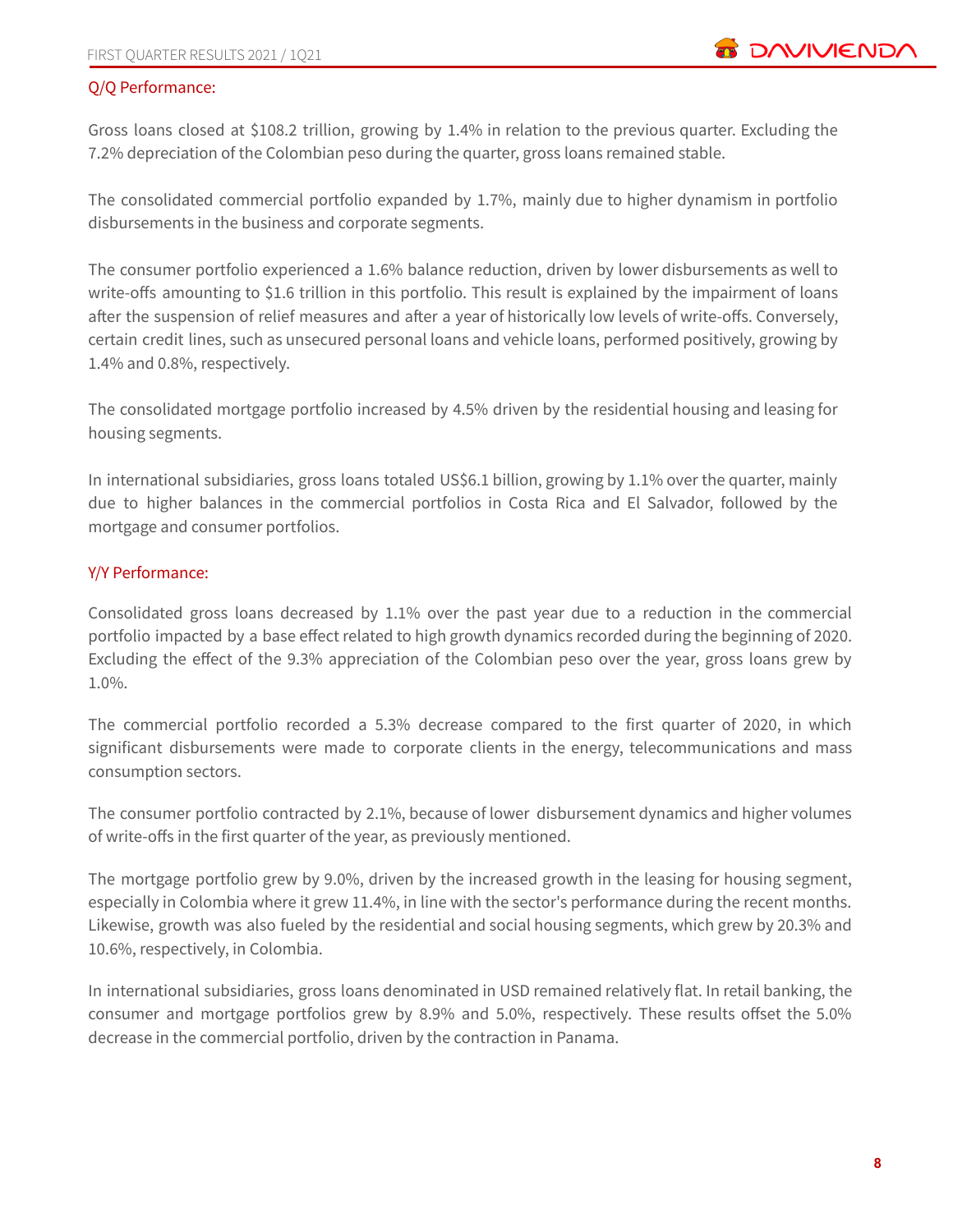# **Asset Quality and Coverage**

|                 |             | <b>Consolidated</b> |             | <b>Colombia</b> |       |             | <b>International</b> |       |       |  |  |  |
|-----------------|-------------|---------------------|-------------|-----------------|-------|-------------|----------------------|-------|-------|--|--|--|
| <b>PDL</b>      | <b>1Q20</b> | 4Q20                | <b>1Q21</b> | <b>1Q20</b>     | 4Q20  | <b>1Q21</b> | <b>1Q20</b>          | 4Q20  | 1Q21  |  |  |  |
| Commercial      | 3.81%       | 3.26%               | 3.69%       | 4.67%           | 3.88% | 4.39%       | 1.23%                | 0.98% | 1.31% |  |  |  |
| Consumer        | 2.07%       | 6.04%               | 3.63%       | 1.96%           | 6.57% | 3.44%       | 2.55%                | 3.54% | 4.43% |  |  |  |
| Mortgage        | 4.41%       | 4.53%               | 4.91%       | 4.70%           | 4.72% | 5.18%       | 3.33%                | 3.64% | 3.68% |  |  |  |
| Total $(90)^6$  | 3.45%       | 4.38%               | 3.98%       | 3.87%           | 4.89% | 4.32%       | 2.00%                | 2.24% | 2.65% |  |  |  |
| Mortgage (120)  | 3.50%       | 2.77%               | 4.06%       | 3.64%           | 2.66% | 4.25%       | 2.98%                | 3.31% | 3.25% |  |  |  |
| Total $(120)^7$ | 3.25%       | 3.95%               | 3.76%       | 3.63%           | 4.38% | 4.08%       | 1.92%                | 2.17% | 2.56% |  |  |  |

| <b>Portfolio</b> | Stage 1 | <b>Stage 2</b> | Stage 3 | Total   |
|------------------|---------|----------------|---------|---------|
| Commercial       | 42,623  | 4,676          | 3,277   | 50,576  |
| Consumer         | 27,698  | 1,742          | 1,085   | 30,525  |
| Mortgage         | 24,834  | 1,467          | 769     | 27,071  |
| <b>Total</b>     | 95,155  | 7,886          | 5,131   | 108,172 |

# Q/Q Performance:

The 90-days PDL ratio closed at 3.98%, decreasing 40 bps over the quarter, mainly due to the dynamics in the consumer and mortgage portfolios.

The commercial PDL ratio increased over the quarter primarily as a result of a deterioration in specific sectors such as transportation, aviation, and construction.

In the consumer portfolio, an improvement in the PDL ratio is mostly explained by the volume of write-offs made over the quarter, considering that these had been delayed as a result of relief measures granted over the course of 2020.

The 90-days PDL ratio for the mortgage portfolio increased following the expiration of reliefs in October 2020. On the other hand, the 120-days PDL ratio also started to capture the end of reliefs, thus rising over the quarter.

In Central America, 90-days PDL ratios increased over the quarter due to the consumer segment, where delinquencies in unsecured products, such as credit cards and personal loans, increased.

In 1Q21, write-offs totaled \$1.7 trillion, growing 79.8% over the quarter, mostly in the consumer segment.

<sup>6</sup> Total (90): Portfolio > 90 days / Gross loan portfolio.

<sup>7</sup> Total (120) includes: (Mortgage>120 days + Commercial> 90 days + Consumer> 90 days) / Gross loan portfolio.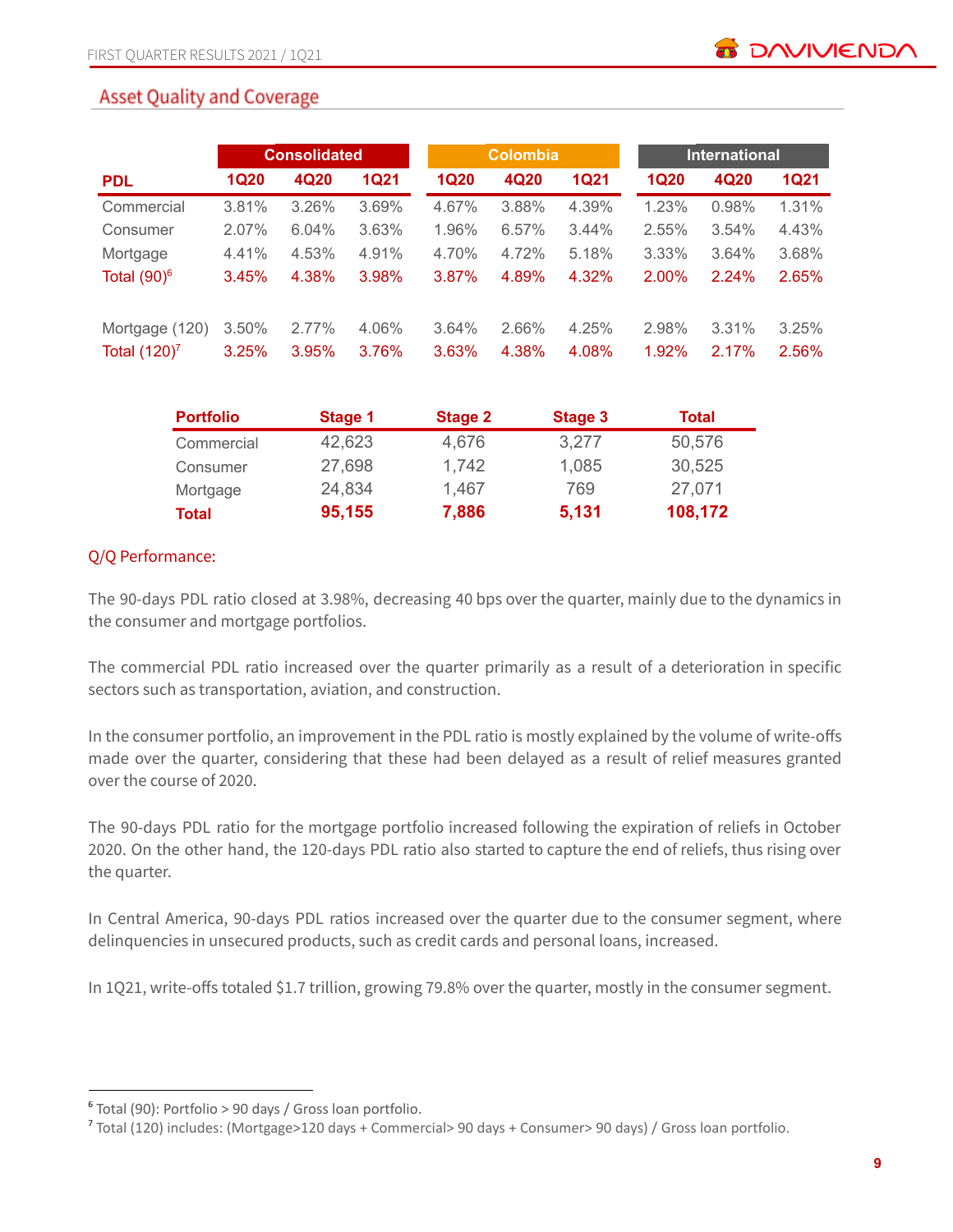

| <b>Write-offs</b> |      | <b>Quarterly Figures</b> |       |      |       |  |  |  |
|-------------------|------|--------------------------|-------|------|-------|--|--|--|
| (COP billion)     | 1Q20 | 4Q <sub>20</sub>         | 1021  | Q/Q  | YN    |  |  |  |
| Total write-offs  | 589  | 957                      | 1.720 | 79.8 | 191.8 |  |  |  |

## Y/Y Performance:

The consolidated 90-days PDL ratio increased over the year mainly due to the impact of the economic downturn and the expiration of relief measures.

The PDL ratio for the commercial portfolio decreased throughout the year due to a better performance associated with portfolio growth in customers with a sound risk profile, negotiations carried out within the framework of the Debtors Support Program (PAD), and some write-offs made at the end of 2020.

The deterioration of the PDL ratio in the consumer portfolio is largely explained by the slowdown in portfolio growth since March 2020, less write-offs in 2020, and the impact of the current economic situation.

As for the mortgage portfolio, PDL ratios have increased as relief measures have been expiring.

#### Coverage

|                 | Coverage <sup>8</sup> |        |             |  |  |  |  |  |  |  |
|-----------------|-----------------------|--------|-------------|--|--|--|--|--|--|--|
| <b>Coverage</b> | <b>1Q20</b>           | 4Q20   | <b>1Q21</b> |  |  |  |  |  |  |  |
| Commercial      | 118.5%                | 169.9% | 154.1%      |  |  |  |  |  |  |  |
| Consumer        | 274.4%                | 168.3% | 237.3%      |  |  |  |  |  |  |  |
| Mortgage        | 39.5%                 | 41.5%  | 38.1%       |  |  |  |  |  |  |  |
| <b>Total</b>    | 122.3%                | 137.0% | 139.7%      |  |  |  |  |  |  |  |

# Q/Q Performance:

The Coverage ratio closed 1Q21 at 139.7%, increasing 2.7 pps over the previous quarter, explained by the rising stock of loan loss reserves and the lower amount of non-performing loans due to write-offs in the consumer portfolio.

# Y/Y Performance:

The Coverage ratio increased by 17.4 pps, mainly due to increased efforts to adequately cover the portfolio by increasing Loans Loss Reserves in 2020.

<sup>8</sup> Coverage: Asset Allowances / Portfolio> 90 days.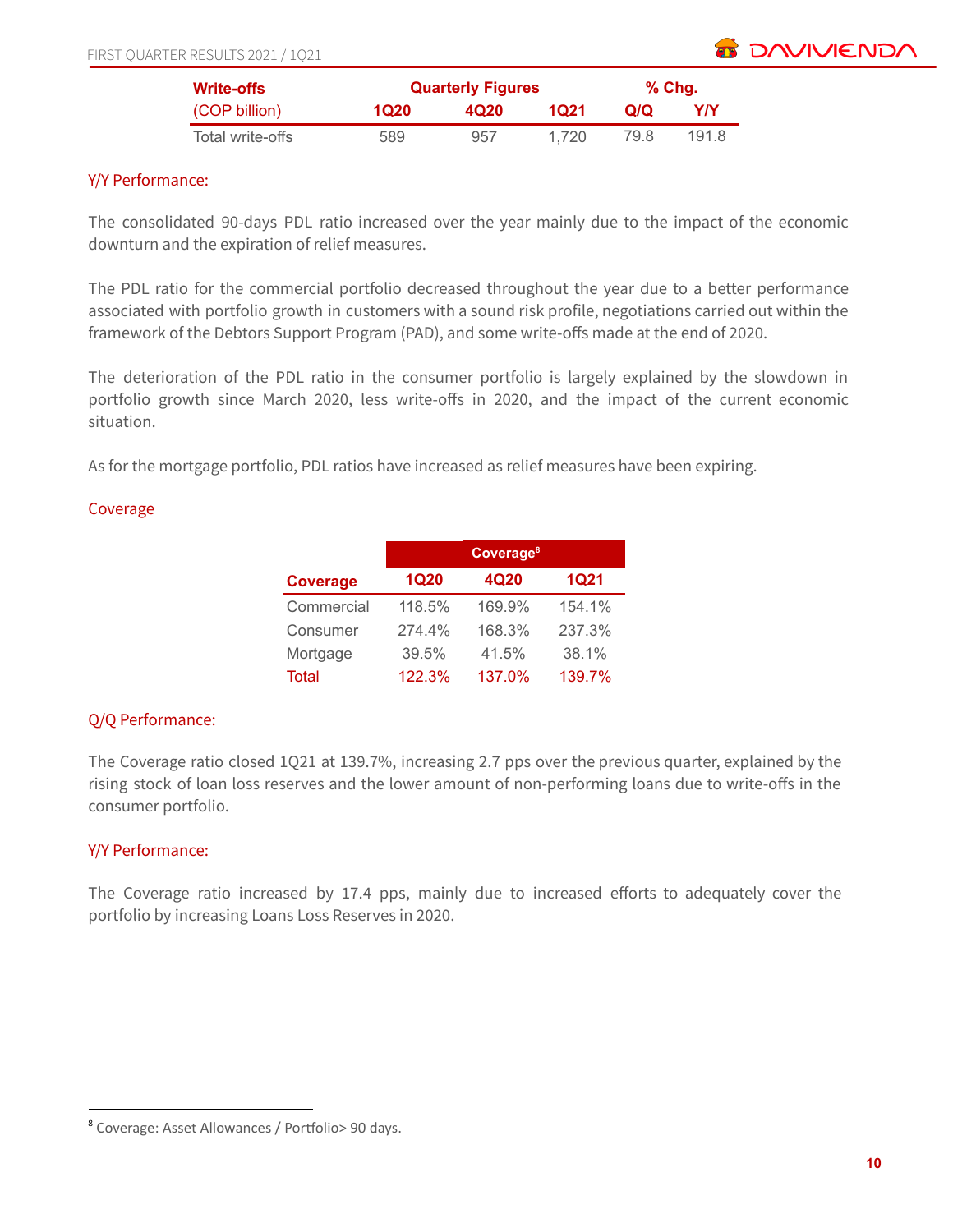# **Funding Sources**

|                        | <b>Consolidated</b><br>(COP Billion) |                |                         |                  | <b>Colombia</b><br>(COP Billion) |                |          | <b>International</b><br>(USD Million) |                |        |              |
|------------------------|--------------------------------------|----------------|-------------------------|------------------|----------------------------------|----------------|----------|---------------------------------------|----------------|--------|--------------|
|                        |                                      |                |                         | $%$ Chg.         |                                  |                | $%$ Chg. |                                       |                |        | $%$ Chg.     |
| <b>Funding Sources</b> | Mar. 20                              | <b>Dec. 20</b> | Mar. 21                 | Q/Q              | <b>Y/Y</b>                       | <b>Mar. 21</b> | Q/Q      | <b>Y/Y</b>                            | <b>Mar. 21</b> | Q/Q    | Y/Y          |
| Demand<br>deposits     | 49.416                               | 53,500         | 55.182                  | 3.1              | 11.7                             | 43.027         | 2.4      | 14.7                                  | 3.304          | $-1.2$ | 12.5         |
| Term deposits          | 37.383                               | 33,739         | 33.706                  | $-0.1$           | $-9.8$                           | 23.427         | $-3.8$   | $-4.9$                                | 2,794          | 2.1    | $-11.1$      |
| <b>Bonds</b>           | 13.377                               | 12,535         | 13,320                  | 6.3              | $-0.4$                           | 11,718         | 5.7      | 0.8                                   | 435            | 3.3    | 0.9          |
| Credits                | 19.098                               | 14,419         | 12,645                  | $-12.3 - 33.8$   |                                  | 8,241          | $-16.7$  | $-38.9$                               | 1,197          |        | $-9.2 -13.6$ |
| Total                  |                                      |                | 119,274 114,193 114,853 | 0.6 <sub>1</sub> | $-3.7$                           | 86.414         | $-1.1$   | $-1.0$                                | 7,731          | $-1.1$ | $-2.1$       |

# Q/Q Performance:

Funding sources totaled \$114.9 trillion, growing 0.6% over the previous quarter, mainly driven by bonds and demand deposits. Excluding the effect of the 7.2% depreciation of the Colombian peso during the quarter, funding sources decreased by 1.0%.

Demand deposits reached a \$55.2 trillion balance, increasing 3.1% over the quarter, as low-cost deposits from companies in Colombia increased. In Central America, even though demand deposits grew boosted by savings accounts, checking accounts decreased. Consolidated term deposits amounted to \$33.7 trillion, remaining relatively stable in the quarter with a -0.1% variation.

Bonds closed Q121 with a \$13.3 trillion balance, recording a 6.3% variation over the quarter. This is mainly the result of the issuance of senior bonds in Colombia worth \$700 billion. In the international operation, bonds increased due to issuances in Costa Rica in order to diversify funding sources.

Credits with entities, with a balance approaching \$12.6 trillion, decreased by 12.3% over the quarter. The operation in Colombia is largely responsible for this result as payments made during the quarter lowered the balance of financial obligations with foreign entities. In international subsidiaries, the balance of credits with entities decreased by 9.2%.

Gross loans to funding sources ratio closed at 94.2%, increasing 77 bps in relation to the previous quarter, reflecting the higher growth of gross loans relative to funding sources.

# Y/Y Performance:

Funding sources decreased 3.7%, mainly as a result of the lower balance of credits with entities and term deposits. Excluding the effect of the 9.3% appreciation of the Colombian peso during the year, funding sources decreased by 1.3%.

The increase in deposits stemmed mainly from demand deposits, which grew 14.7% in Colombia and 12.5% in Central America. On the other hand, term deposits decreased 4.9% and 11.1%, respectively, as better funding alternatives have been available in light of lower interest rates.

**TO DAVIVIEND**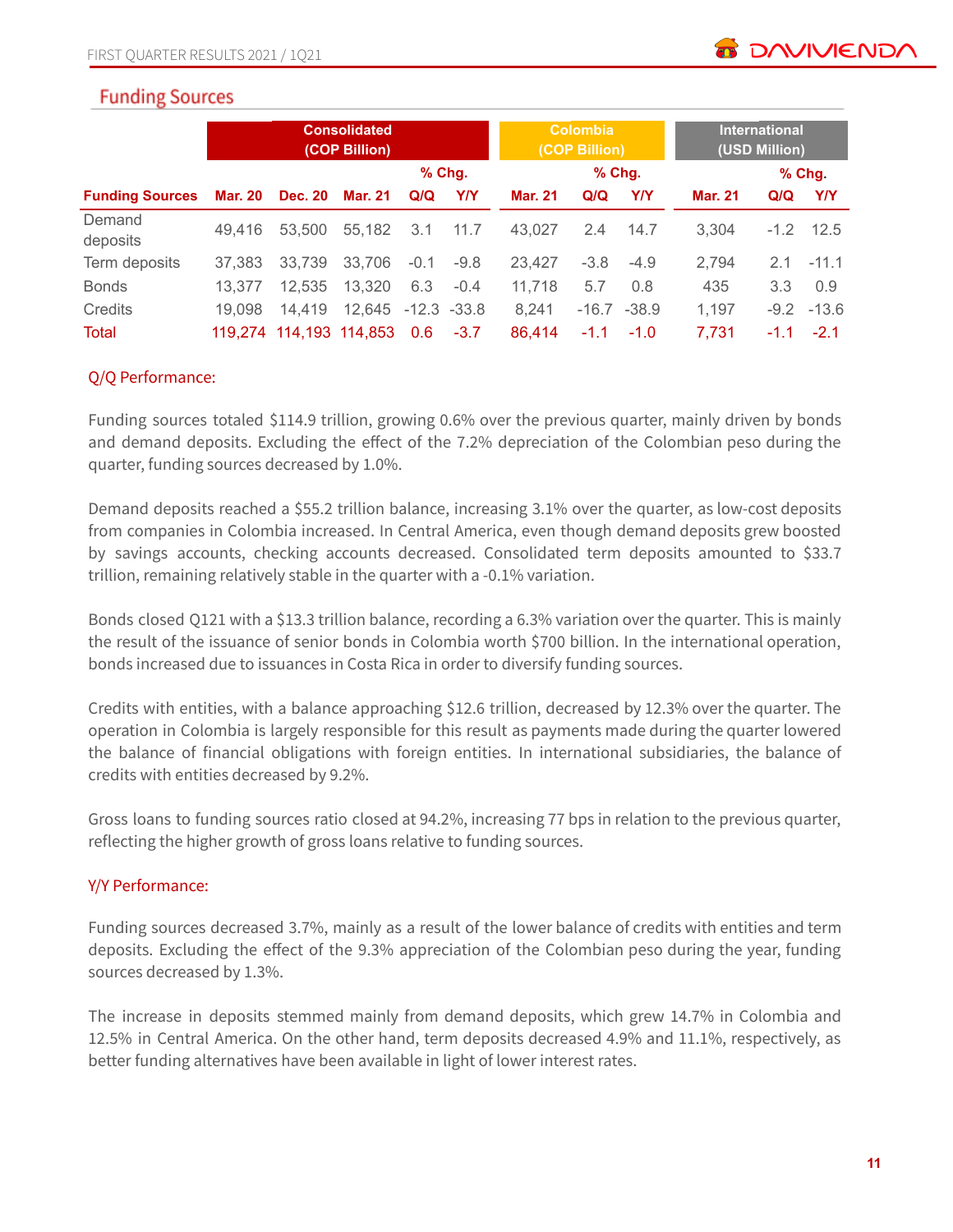Bonds remained relatively flat for the year, decreasing 0.4% due to the exchange rate conversion effect in Central America, which offset the 0.8% increase in Colombia.

Credits with entities decreased by 33.8% over the year, following the payment of financial obligations to foreign entities, which reduced the balance in Colombia by 38.9%. In Central America, credits with entities decreased 13.6% as a result of loans disbursed by foreign banks in the first quarter of 2020, specifically to the operation in Costa Rica, also with the purpose of strengthening short-term funding.

As gross loans contracted less than funding sources during the year, the gross loans to funding sources ratio increased 244 bps compared to the first quarter of 2020.

# **Equity and Regulatory Capital**

| <b>Total Regulatory Capital and Risk</b><br><b>Weighted Assets</b> | <b>Consolidated</b>        |           |           |                                   |           |  |  |  |  |
|--------------------------------------------------------------------|----------------------------|-----------|-----------|-----------------------------------|-----------|--|--|--|--|
|                                                                    | <b>Previous regulation</b> |           | 4Q20      | <b>New regulation (Basel III)</b> |           |  |  |  |  |
| (COP billion)                                                      | <b>1Q20</b>                | 4Q20      | Pro-forma | <b>1Q21</b>                       | Q/Q       |  |  |  |  |
| Equity                                                             | 12,905                     | 12,720    | 12,720    | 12,982                            | 2.1       |  |  |  |  |
| Common Equity Tier I (CET1)                                        | 9,972                      | 9.557     | 11,243    | 11,502                            | 2.3       |  |  |  |  |
| <b>Tier II Capital</b>                                             | 3,948                      | 4.677     | 4,574     | 4,747                             | 3.8       |  |  |  |  |
| <b>Total Regulatory Capital</b>                                    | 13,920                     | 14,234    | 15,813    | 16,245                            | 2.7       |  |  |  |  |
| Risk Weighted Assets <sup>9</sup>                                  | 123,344                    | 115,660   | 94,040    | 97,372                            | 3.5       |  |  |  |  |
| <b>CET1 Ratio</b>                                                  | 8.08%                      | 8.26%     | 11.96%    | 11.81%                            | $-15$ pbs |  |  |  |  |
| <b>Total Capital Adequacy Ratio</b>                                | 11.29%                     | 12.31%    | 16.82%    | 16.68%                            | $-14$ pbs |  |  |  |  |
| Leverage Ratio                                                     | <b>NA</b>                  | <b>NA</b> | 7.68%     | 7.61%                             | -7 pbs    |  |  |  |  |

# Basel III implementation:

The implementation of Basel III resulted in a 370 bps increase in the Tier I ratio and a 451 bps increase in the Total Capital Adequacy Ratio, when comparing 4Q20 results under the old and the new standard. Furthermore, risk-weighted assets decreased by \$21.6 trillion, or an equivalent 18.7%, from the previous measurement.

# Q/Q Performance:

Consolidated equity totaled \$13.0 trillion as of March 2021, growing 2.1% over the previous quarter, mainly because of the net profit result and the increase in the exchange rate effect from the subsidiaries.

As of 1Q21, the Total Capital Adequacy Ratio under Basel III stood at 16.68%, 14 bps lower than the pro-forma 4Q20 figure. Meanwhile, the CET1 ratio decreased by 15 bps, from 11.96% at the end of 2020 to 11.81% in the first quarter of 2021. This was mainly the result of the increase in the loan portfolio, higher derivatives credit exposure and market VaR.

<sup>&</sup>lt;sup>9</sup> Risk-weighted assets include credit, market risk and operational risk.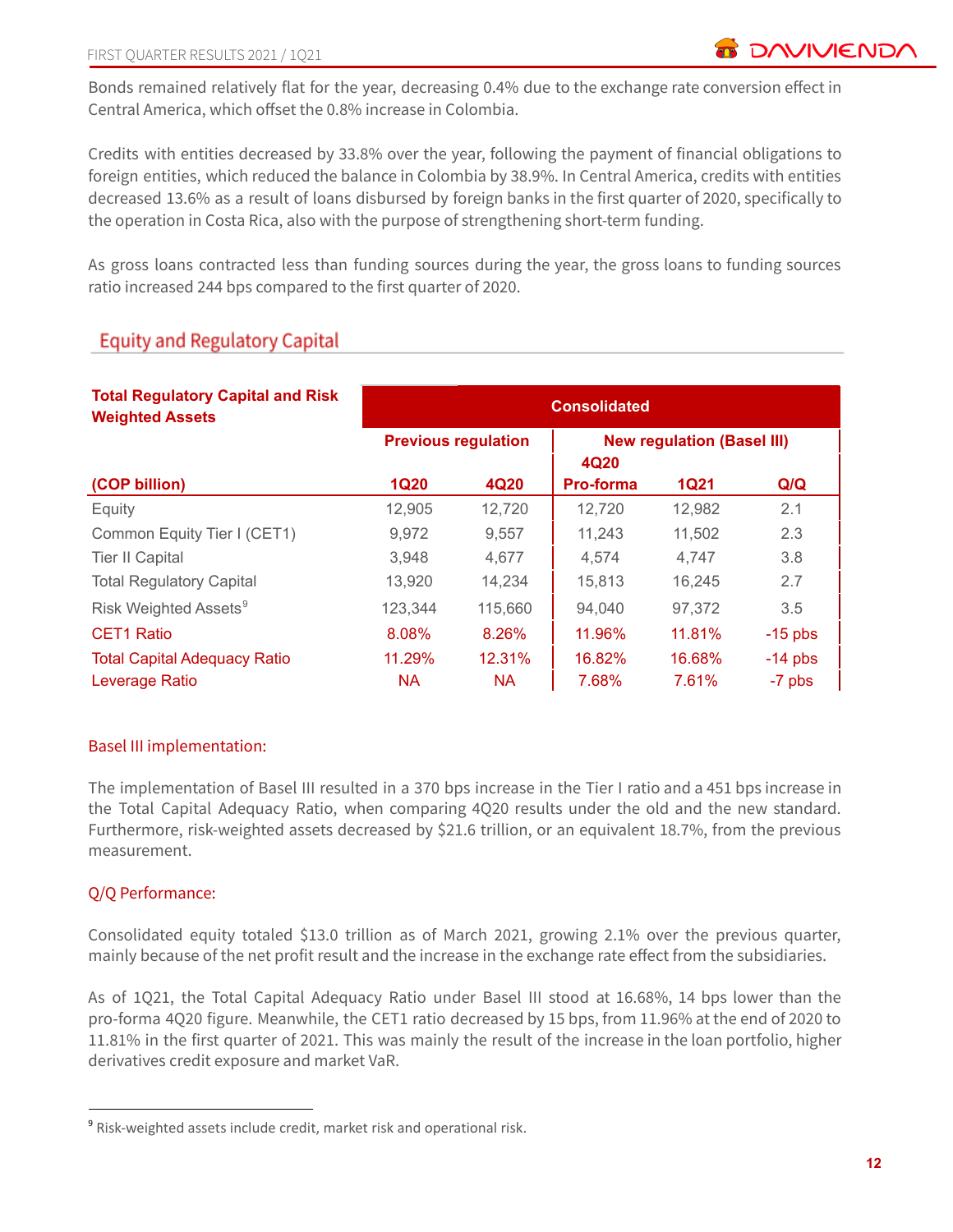Considering that the minimum fully-loaded total capital adequacy requirement under Basel III is 11.5%, the total capital adequacy ratio was 518 bps above this minimum.

The density of Risk Weighted Assets<sup>10</sup> closed at 72%, decreasing 13 pps compared to the Old Standard-4Q20 (85%) due to the Basel III implementation, which enables a better risk assessment of balance and off-balance sheet's assets.

| <b>Income Statement</b>           |             | <b>Quarterly Figures</b> | % Chg.      |          |            |
|-----------------------------------|-------------|--------------------------|-------------|----------|------------|
| (COP billion)                     | <b>1Q20</b> | 4Q20                     | <b>1Q21</b> | Q/Q      | <b>Y/Y</b> |
| Interest Income                   | 2,815       | 2,765                    | 2,437       | $-11.9$  | $-13.4$    |
| Loan Income                       | 2,695       | 2,536                    | 2,447       | $-3.5$   | $-9.2$     |
| Commercial                        | 991         | 907                      | 864         | $-4.7$   | $-12.8$    |
| Consumer                          | 1,066       | 982                      | 898         | $-8.6$   | $-15.8$    |
| Mortgage                          | 638         | 647                      | 685         | 5.8      | 7.3        |
| Investment Income                 | 90          | 213                      | $-22$       | $-100.0$ | $-100.0$   |
| Other Income                      | 31          | 16                       | 13          | $-23.1$  | $-58.8$    |
| <b>Financial Expenses</b>         | 1,063       | 815                      | 730         | $-10.5$  | $-31.3$    |
| <b>Demand Deposits</b>            | 232         | 161                      | 142         | $-11.7$  | $-38.8$    |
| <b>Term Deposits</b>              | 429         | 312                      | 273         | $-12.6$  | $-36.5$    |
| <b>Credits</b>                    | 148         | 117                      | 102         | $-13.2$  | $-31.3$    |
| <b>Bonds</b>                      | 217         | 191                      | 185         | $-3.2$   | $-14.8$    |
| <b>Other Expenses</b>             | 36          | 34                       | 29          | $-16.2$  | $-21.0$    |
| <b>Gross Financial Margin</b>     | 1,752       | 1,950                    | 1,707       | $-12.5$  | $-2.6$     |
| <b>Net Provision Expenses</b>     | 885         | 1,183                    | 1,136       | $-4.0$   | 28.3       |
| <b>Net Interest Margin</b>        | 867         | 767                      | 571         | $-25.5$  | $-34.1$    |
| Operating Income                  | 314         | 366                      | 367         | 0.4      | 17.1       |
| <b>Operating Expenses</b>         | 981         | 1,092                    | 1,009       | $-7.6$   | 2.9        |
| <b>Personnel Expenses</b>         | 413         | 398                      | 408         | 2.6      | $-1.2$     |
| <b>Operation Expenses</b>         | 388         | 496                      | 406         | $-18.2$  | 4.6        |
| <b>Other Expenses</b>             | 180         | 198                      | 195         | $-1.6$   | 8.7        |
| <b>Exchange and Derivatives</b>   | 132         | $-53$                    | 212         | 100.0    | 60.3       |
| Other Income and Expenses,<br>net | $-17$       | $-24$                    | -8          | 65.8     | 51.6       |
| <b>Income before Taxes</b>        | 316         | $-36$                    | 134         | 100.0    | $-57.7$    |
| <b>Income Tax</b>                 | 91          | $-50$                    | 32          | 100.0    | $-64.6$    |
| <b>Net Profit</b>                 | 225         | 14                       | 101         | 100.0    | $-54.9$    |

<sup>10</sup> Risk-Weighted Assets' Density: (RWAs by Credit, Market and Operational Risk) / Total Assets.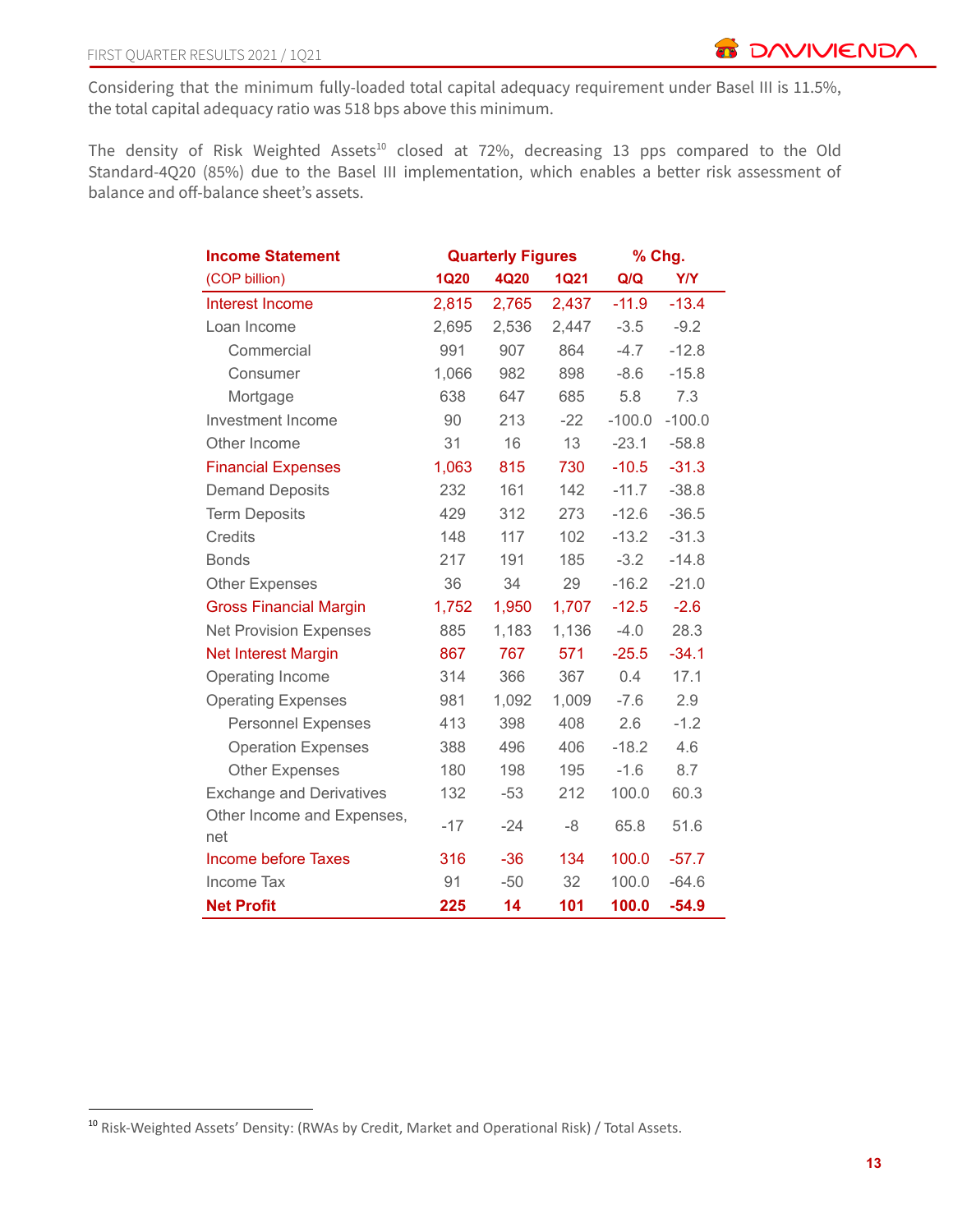

# **Net Profit**

#### Quarterly figures

# Q/Q Performance:

Net profits reached \$101.3 billion in 1Q21, increasing by \$87.4 billion over the quarter as a result of lower financial and operating expenses, along with higher foreign exchange and derivatives income. As a result, the annualized quarterly return on average equity (ROAE) increased 272 bps from 0.4% to 3.2%.

Net profits in Colombia totaled \$67.9 billion, increasing \$98.7 billion compared to the previous quarter. The gross financial margin decreased by 15.8%, mainly explained by the reduction in investment income<sup>11</sup> due to the volatility in interest rates, which led to a portfolio devaluation. However, lower financial and operating expenses, as well as higher foreign exchange and derivatives income, contributed to an increase in total profits.

Profits obtained from the Central American operation totaled nearly US\$9.4 million, decreasing 23.5% over the quarter due to a 20.1% increase in provision expenses, a 2.2% increase in operating expenses, and a decrease in the net income from foreign exchange and derivatives.

## Y/Y Performance:

Consolidated profits fell 54.9% year-on-year, mainly due to lower financial income and higher provision expenses. This offset the 17.1% growth in operating income and the increase in net foreign exchange and derivatives income.

Net profits fell 49.2% in the Colombian operation. This is mainly explained by provision expenses, which increased 24.2%, and, to a lesser extent, by operating expenses, which grew 4.1%. However, operating income rose 26.5% and net foreign exchange and derivatives income also recorded positive growth throughout the year.

In international subsidiaries, net profits in USD decreased 63.4%. Despite the 4.2% increase in the gross financial margin, higher provision expenses led to a 17.7% decrease in the net financial margin. On the other hand, operating income fell 7.1% due to lower income from commissions and fees.

| <b>Gross Financial Margin</b>    | <b>Quarterly Figures</b> |     | $%$ Chg.  |                               |            |
|----------------------------------|--------------------------|-----|-----------|-------------------------------|------------|
| (COP billion)                    | 1Q20                     |     | 4Q20 1Q21 | Q/Q                           | <b>Y/Y</b> |
| Loan Income                      |                          |     |           | 2,695 2,536 2,447 -3.5        | $-9.2$     |
| Investments and Interbank Income | 120                      | 229 | $-10$     | $-100.0 - 100.0$              |            |
| <b>Financial Income</b>          |                          |     |           | 2,815 2,765 2,437 -11.9 -13.4 |            |
| <b>Financial Expenses</b>        |                          |     |           | 1.063 815 730 -10.5 -31.3     |            |
| <b>Gross Financial Margin</b>    |                          |     |           | 1,752 1,950 1,707 -12.5 -2.6  |            |

# **Gross Financial Margin**

 $11$  Investment income does not include our hedging strategy results which are accounted for in Changes and Derivatives.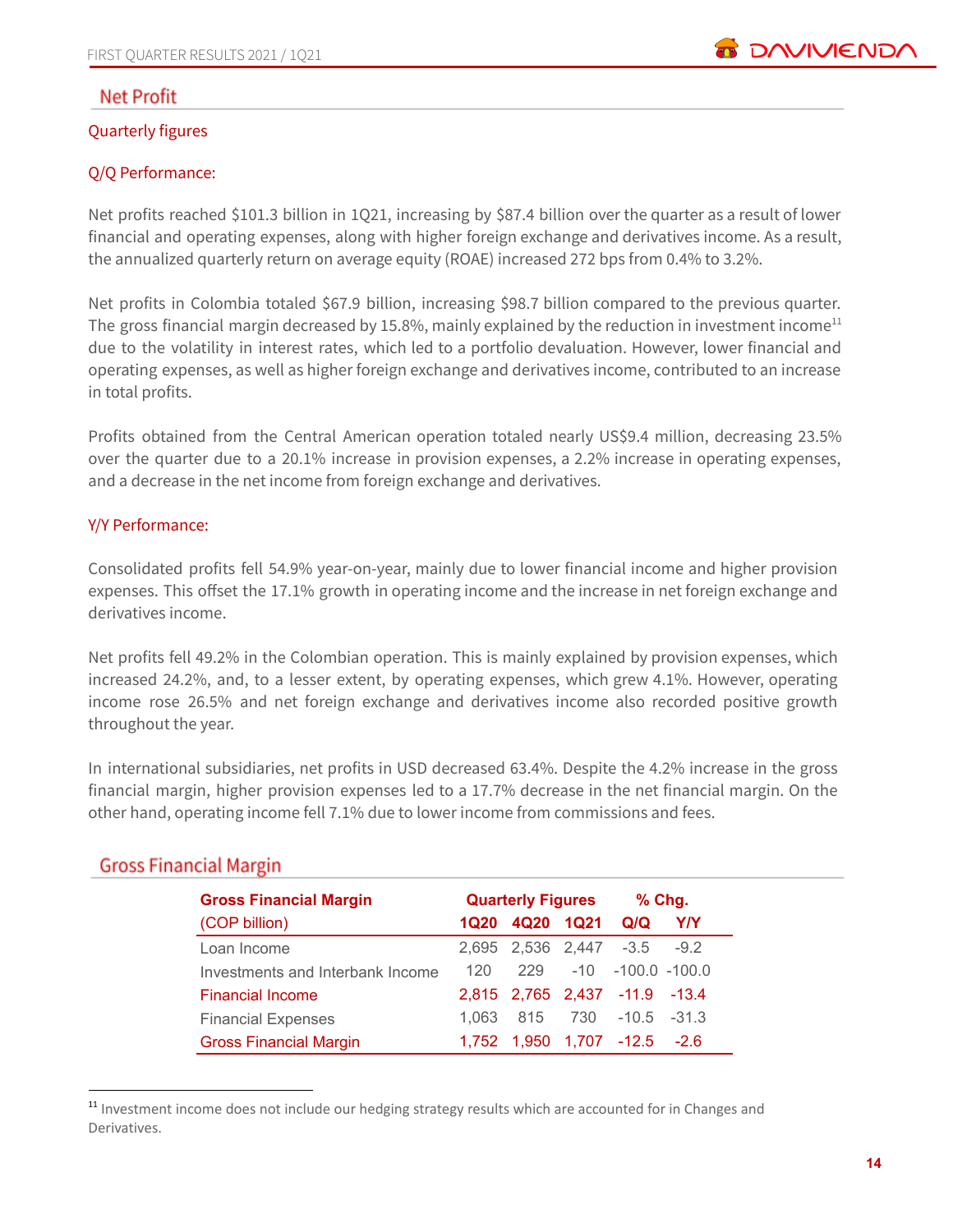#### Quarterly figures

## Q/Q Performance:

The gross financial margin reached \$1.7 trillion at the end of the first quarter of the year, decreasing 12.5%, mainly explained by the reduction in financial income as a consequence of the interest rates reduction cycle.

In Colombia, the gross financial margin diminished by 15.8% in relation to the previous quarter. Loan income decreased 3.9%, mainly due to lower income in the consumer portfolio, followed by the commercial portfolio. Investment income contracted as a result of interest rate fluctuations, which caused the portfolio to devalue. On the other hand, financial expenses decreased 12.0%, impacted by lower interest rates and growth in low-cost deposits.

In international subsidiaries, the gross financial margin denominated in USD increased 5.8% due to a 2.2% increase in financial income, mainly from investments, combined with a 3.6% reduction in financial expenses.

The annualized quarterly NIM closed at 5.58%, decreasing 73 bps versus 4Q20, reflecting a decrease in the gross financial margin in the same period.

| <b>NIM</b>                |          |       |       | <b>Bps. Chg</b> |     |
|---------------------------|----------|-------|-------|-----------------|-----|
| <b>Annualized Quarter</b> | 1020     | 4Q20  | 1021  | വറ              | YN  |
| Total NIM                 | $6.11\%$ | 6.31% | 5.58% | -73             | -53 |

# Y/Y Performance:

The gross financial margin decreased 2.6% during the first quarter of the year when compared to the previous year. This variation is mainly explained by the reduction in loan and investment income, despite lower financial expenses.

In Colombia, loan income decreased by 10.4% due to lower interest rates and financial expenses reduced 35.0%, in line with the former result. Investment income decreased due to volatility in the Colombian securities market, as a higher level of risk is perceived, which translates into higher rates. Consequently, the gross financial margin decreased 4.3%.

In the international operation, the gross financial margin increased by 4.2% in USD over the year. This resulted mainly from a 19.4% decrease in financial expenses. At the same time, loan income decreased by 4.0% and investment income by 2.2%.

The annualized quarterly NIM decreased 53 bps year-over-year due to a lower gross financial margin against higher earning assets during the same period.

The 12-month NIM closed at 6.08%, 20 bps lower than the figure recorded in 1Q20. On the other hand, it is worth noting that the monetary policy interest rate has been cut by 250 bps over the past year.

| <b>NIM</b> |       |                  |       |       | <b>Bps. Chg</b> |  |
|------------|-------|------------------|-------|-------|-----------------|--|
| 12 Months  | 1Q20  | 4Q <sub>20</sub> | 1021  | Q/Q   | Y/Y             |  |
| Total NIM  | 6.28% | 6.29%            | 6.08% | $-21$ | $-20$           |  |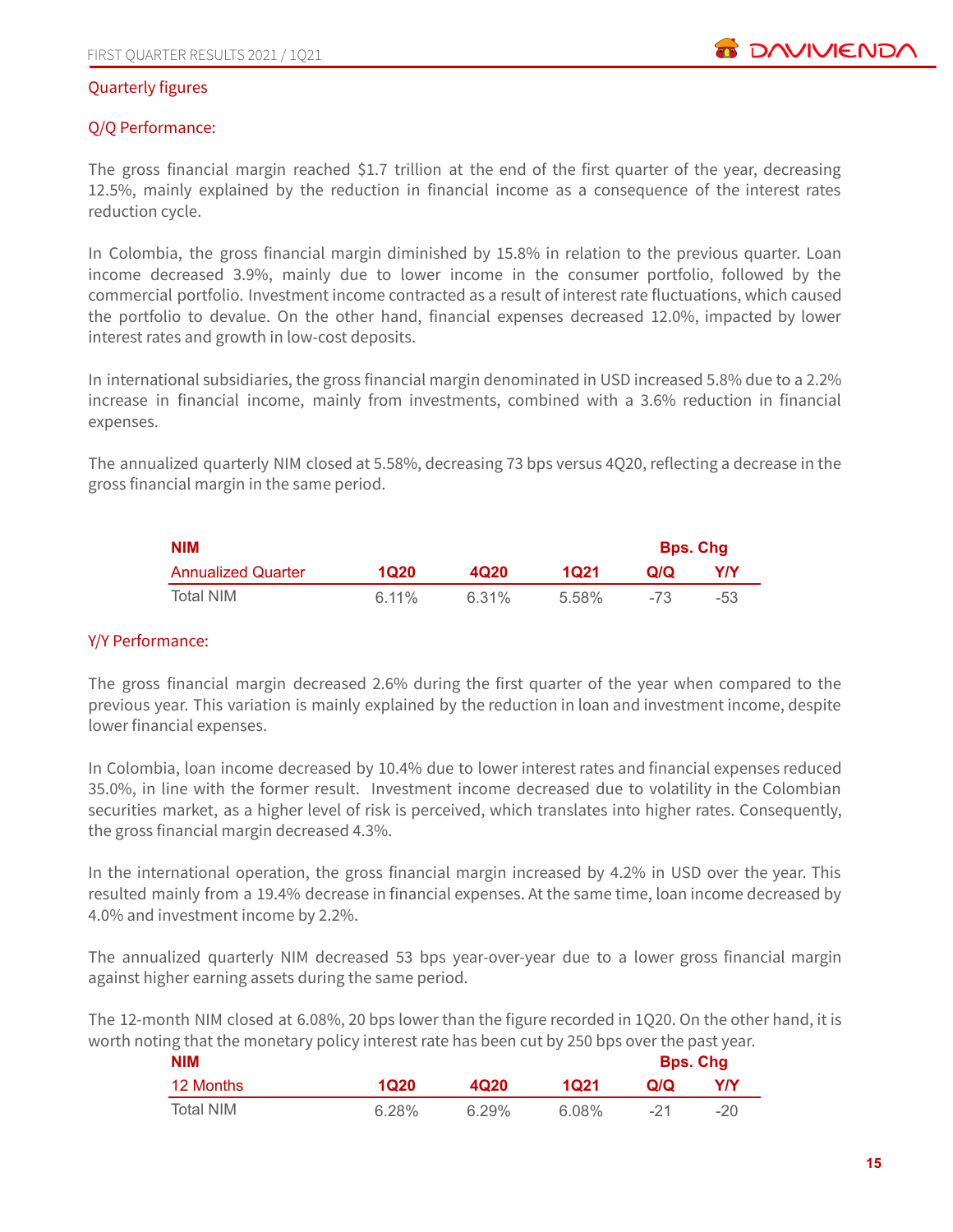# **Provision Expenses**

| <b>Provision Expenses</b>     |                  | <b>Quarterly Figures</b> | $%$ Chg.         |        |      |
|-------------------------------|------------------|--------------------------|------------------|--------|------|
| (COP billion)                 | 1020             | 4Q20                     | 1021             | Q/Q    | YN   |
| Provision for credit losses   | 1.023            | 1.473                    | 1.405            | $-4.6$ | 37.4 |
| Loan recoveries               | 137              | 289                      | 269              | -6.9   | 95.9 |
| Net loan sales                | $\left( \right)$ |                          | $\left( \right)$ | NA.    | NA.  |
| <b>Net Provision Expenses</b> | 885              | 1,183                    | 1,136            | $-4.0$ | 28.3 |

# Quarterly figures

## Q/Q Performance:

Gross provision expenses amounted to nearly \$1.4 trillion in 1Q21, decreasing 4.6% from the previous quarter. This result is mainly associated with the increase in stage 1 due to the following reasons: i) new disbursements, ii) risk ratings update of customers with a good performance, and iii) write-offs made during the quarter.

Recoveries decreased by 6.93% when compared to 4Q20, a period in which negotiations in Colombia, in addition to the economic activity rebound, helped resume the collection process.

Consequently, expenses for the impairment of financial assets (net of recoveries) in 1Q21 totaled \$1.1 trillion.

The annualized quarterly Cost of Risk closed at 4.20%, decreasing 24 bps relative to the fourth quarter of 2020.

| <b>Cost of Risk</b>       |      |                      |      |     | <b>Bps. Chg</b> |
|---------------------------|------|----------------------|------|-----|-----------------|
| <b>Annualized Quarter</b> | 1020 | 4Q20                 | 1021 | Q/Q | YN              |
| CoR                       |      | $3.24\%$ 4.44% 4.20% |      | -24 | 96              |

#### Y/Y Performance:

Over the past year, gross provision expenses increased by \$382.1 billion. In Colombia and in international subsidiaries, provisions increased mainly in the consumer and commercial segments.

Loan recoveries increased by \$131.8 billion following negotiations dynamics in Colombia and Central America.

As a result, consolidated impairment expenses on financial assets (net of recoveries) recorded an annual growth of \$250 billion.

The annualized Cost of Risk for the quarter increased 96 bps compared to the figure recorded at the end of 2020.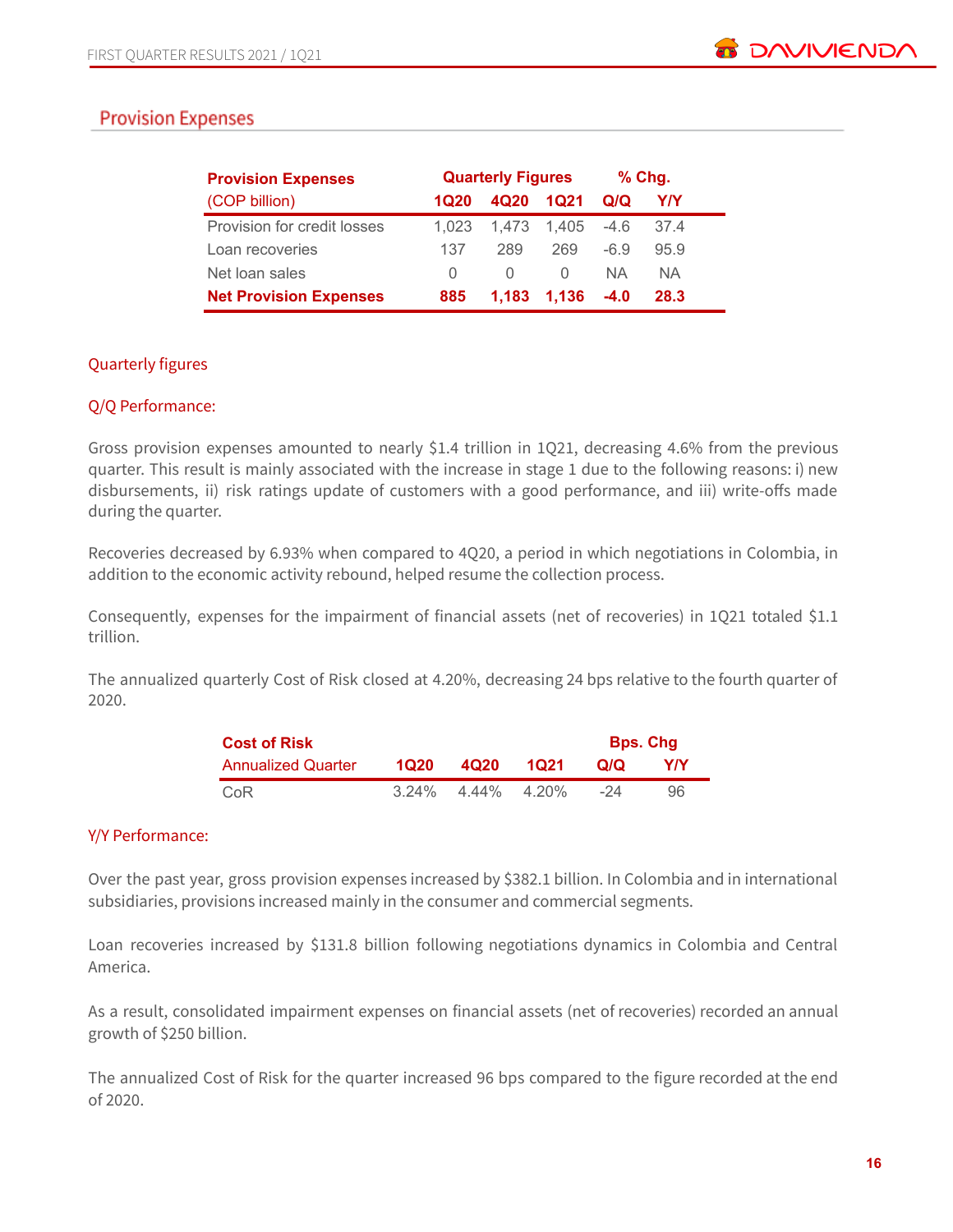

The 12-month Cost of Risk<sup>12</sup> closed at 4.11%, 161 bps higher than the figure recorded in the previous year, because of increased provisioning expenses in recognition of the current economic situation.

| <b>Cost of Risk</b> |      |                            |      | <b>Bps. Chg</b> |     |
|---------------------|------|----------------------------|------|-----------------|-----|
| 12 months           | 1020 | 4Q20                       | 1021 | Q/Q             | Y/Y |
| CoR                 |      | $2.50\%$ $3.94\%$ $4.11\%$ |      | 18              | 161 |

# **Operating Income**

## Quarterly figures

## Q/Q Performance:

Net operating income totaled \$367.4 billion in the first quarter of the year, which is already above pre-pandemic levels. Compared to the previous quarter, operating income remained relatively flat (increasing 0.4%).

In Colombia, operating income recorded a 0.2% variation. Higher income from dividends and services offset the 4.1% decrease in fees income, associated with fewer transactions with credit and debit cards.

In Central America, net operating income increased 4.0% due to higher insurance and services income, counteracting a 1.4% decrease in fee and commission income.

#### Y/Y Performance:

Operating income grew 17.1% in relation to the previous year, driven by higher net fees and commission income. This result was driven by the higher transaction volume recorded in the past few months and the strategy to reactivate charges, after the exoneration granted in March 2020 due to the COVID-19 outbreak.

In Colombia, operating income increased 26.5%, mainly driven by a 32.6% growth in net fees and commission income. In international subsidiaries, operating income decreased 7.1% as a result of lower fees and commission income.

# **Operating Expenses**

| <b>Operating Expenses</b>               | <b>Quarterly Figures</b> |       |       | $%$ Chg. |       |
|-----------------------------------------|--------------------------|-------|-------|----------|-------|
| (COP billion)                           | 1Q20                     | 4Q20  | 1021  | Q/Q      | Y/Y   |
| <b>Personnel Expenses</b>               | 413                      | 398   | 408   | 26       | $-12$ |
| Operating Expenses and<br><b>Others</b> | 567                      | 694   | 601   | $-13.5$  | 59    |
| <b>Total Expenses</b>                   | 981                      | 1.092 | 1,009 | $-7.6$   | 2.9   |

 $12$  12-months Cost of Risk = Accumulated Provision Expenses (12 months) / Gross Loans (Quarter Balance).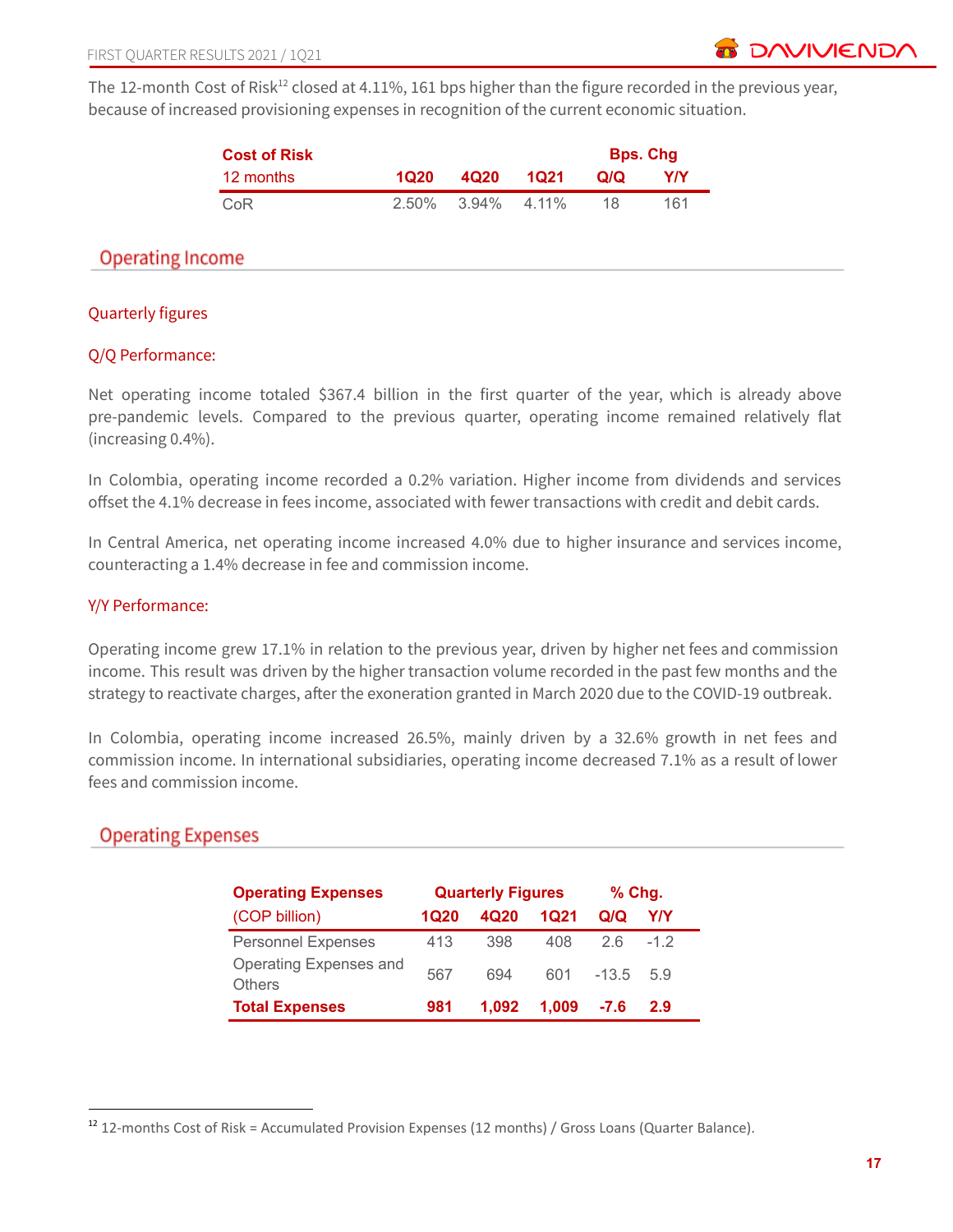## Quarterly figures

## Q/Q Performance:

In 1Q21, operating expenses totaled \$1.0 trillion, decreasing 7.6% from the previous quarter due to expense control initiatives in Colombia.

Consolidated personnel expenses increased 2.6%, mainly attributable to an inflation adjustment at the beginning of a new year and to the increase in the minimum wage in Colombia and the subsidiaries. Operating and other expenses decreased 13.5%, mainly due to the implementation of an expense control strategy throughout the quarter. According to this, in Colombia operational expenses decreased by 9%.

As a result of lower operating expenses, the cost-to-income ratio for the quarter was 44.5%, 430 bps lower than in 4Q20.

| Cost-to-Income            |       |       |          | <b>Bps. Chg</b> |            |
|---------------------------|-------|-------|----------|-----------------|------------|
| <b>Annualized Quarter</b> | 1020  | 4020  | 1021     | O/Q             | <b>YIY</b> |
| Cost-to-Income            | 45 1% | 48.8% | $44.5\%$ | $-430$          | 65         |

#### Y/Y Performance:

Operating expenses in 1Q21 increased 2.9% when compared to the first quarter of the previous year. This is explained by the 5.9% increase in operating and other expenses, which offset the 1.2% decrease in personnel expenses.

In Colombia, this increase stemmed from fees incurred in connection with the digital transformation process. Meanwhile, in the international subsidiaries, operating expenses decreased to a greater extent due to lower personnel expenses.

As a result of higher operating expenses, the annualized quarterly cost-to-income ratio increased 65 bps compared to 1Q20.

The 12-month cost-to-income ratio closed the first quarter of the year at 46.9%, increasing 34 bps year-over-year, reflecting higher expenses over the past 12 months.

| Cost-to-Income |       |       |       | <b>Bps. Chg</b> |    |
|----------------|-------|-------|-------|-----------------|----|
| 12 months      | 1020  | 4020  | 1021  | Q/Q             | YN |
| Cost-to-Income | 46.5% | 47 1% | 46.9% | $-19$           | 34 |

#### **Taxes**

#### Quarterly figures

| <b>Income Tax</b> |      |        | $%$ Chg |       |       |
|-------------------|------|--------|---------|-------|-------|
| Quarter           | 1Q20 | 4Q20   | 1021    | Q/Q   | Y/Y   |
| Tax               | 91   | $-5()$ | 32      | 100.0 | -64.6 |